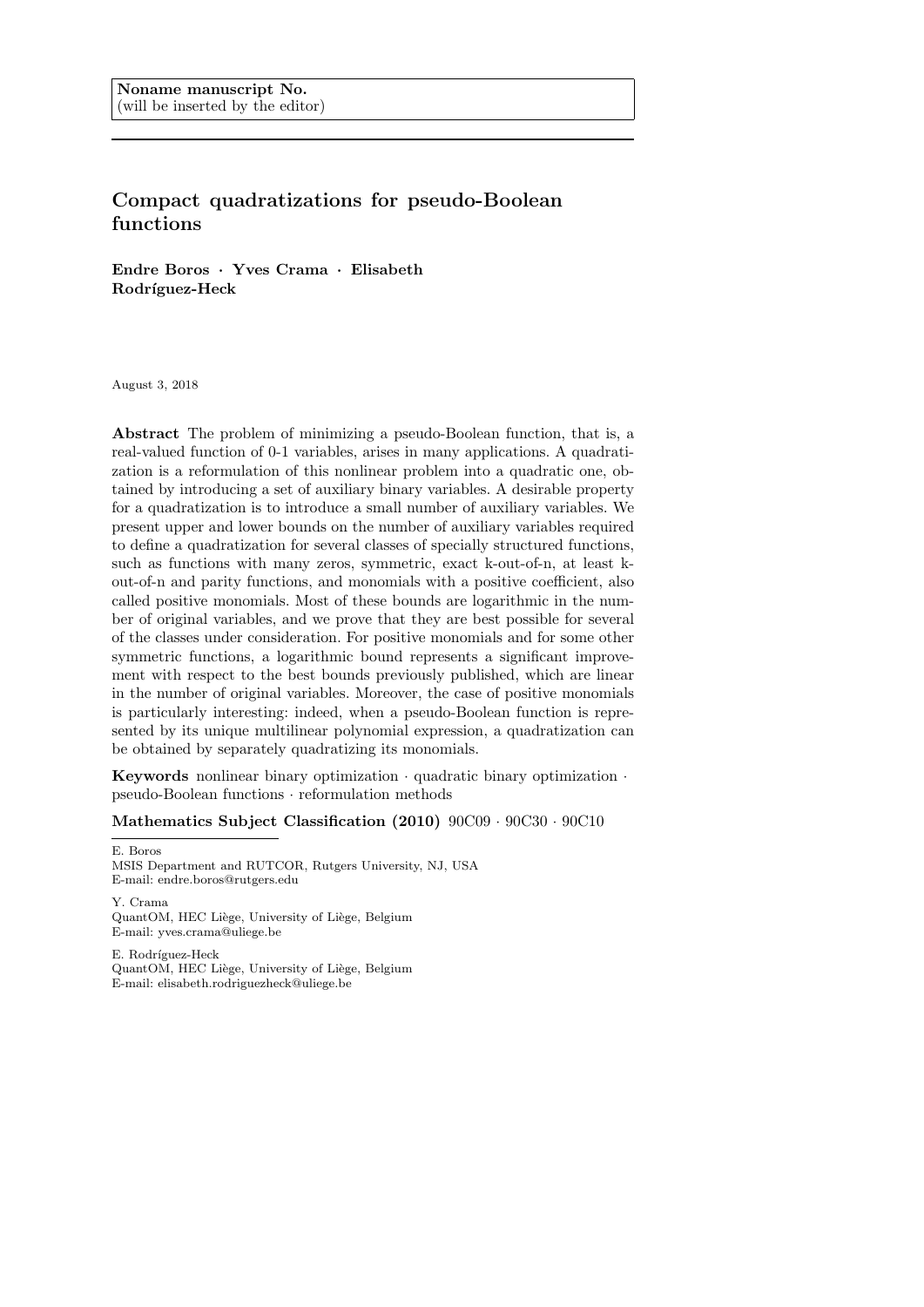## 1 Introduction.

A pseudo-Boolean function is a mapping  $f : \{0,1\}^n \to \mathbb{R}$  that assigns a real value to each tuple of n binary variables  $(x_1, \ldots, x_n)$ . Pseudo-Boolean functions have been extensively used and studied during the last century and especially in the last 50 years, given that they model problems in a wide range of areas such as reliability theory, computer science, statistics, economics, finance, operations research, management science, discrete mathematics, or computer vision (see [5, 7] for applications and references). In most of these applications the function  $f$  has to be optimized, therefore we are interested in the problem

$$
\min_{x \in \{0,1\}^n} f(x),\tag{1}
$$

which is NP-hard even when  $f$  is expressed as a quadratic polynomial.

Several techniques have been proposed to solve problem (1), such as enumerative methods, algebraic methods, linear reformulations and quadratic reformulations, which are then solved using a linear or quadratic solver, respectively (see the books and surveys [5–8, 11–13]). It is not clear whether one of the previous techniques is generally better than the others. In fact, the performance of the different approaches seems to depend on the underlying structure of the problem, among other factors.

In this paper, we focus on quadratizations, that is, quadratic reformulations of problem (1). Interestingly, much progress in the understanding of quadratizations has been made in the field of computer vision, where this type of technique performs especially well for problems such as image restoration. A systematic study of quadratizations and of their properties has been initiated in Anthony et al. [3], where a quadratization is formally defined as follows.

**Definition 1** Given a pseudo-Boolean function  $f(x)$  on  $\{0,1\}^n$ , we say that  $g(x, y)$  is a quadratization of f if  $g(x, y)$  is a quadratic polynomial depending on x and on m auxiliary variables  $y_1, \ldots, y_m$ , such that

$$
f(x) = \min_{y \in \{0,1\}^m} g(x, y) \text{ for all } x \in \{0,1\}^n.
$$
 (2)

It is known that every pseudo-Boolean function  $f$  admits a quadratization [19], and that various quadratizations can actually be computed in polynomial time. Moreover, it is clear that given a pseudo-Boolean function  $f$  and a quadratization g, minimizing f over  $x \in \{0,1\}^n$  is equivalent to minimizing g over  $(x, y) \in \{0, 1\}^{n+m}$ . Therefore, when a quadratization of f is available, the pseudo-Boolean minimization problem (1) can be reformulated as a quadratic one. Of course, the problem of optimizing the quadratic reformulation is still NP-hard, and under the hypothesis that  $P \neq NP$ , one cannot hope for much better. Rather, the quadratization approach attempts to draw benefit from numerous recent advances in the resolution of unconstrained quadratic optimization problems, both in theoretical and computational aspects (just as classical linearization techniques attempt to reduce the nonlinear problem (1) to an NP-hard, but much better understood, linear programming problem in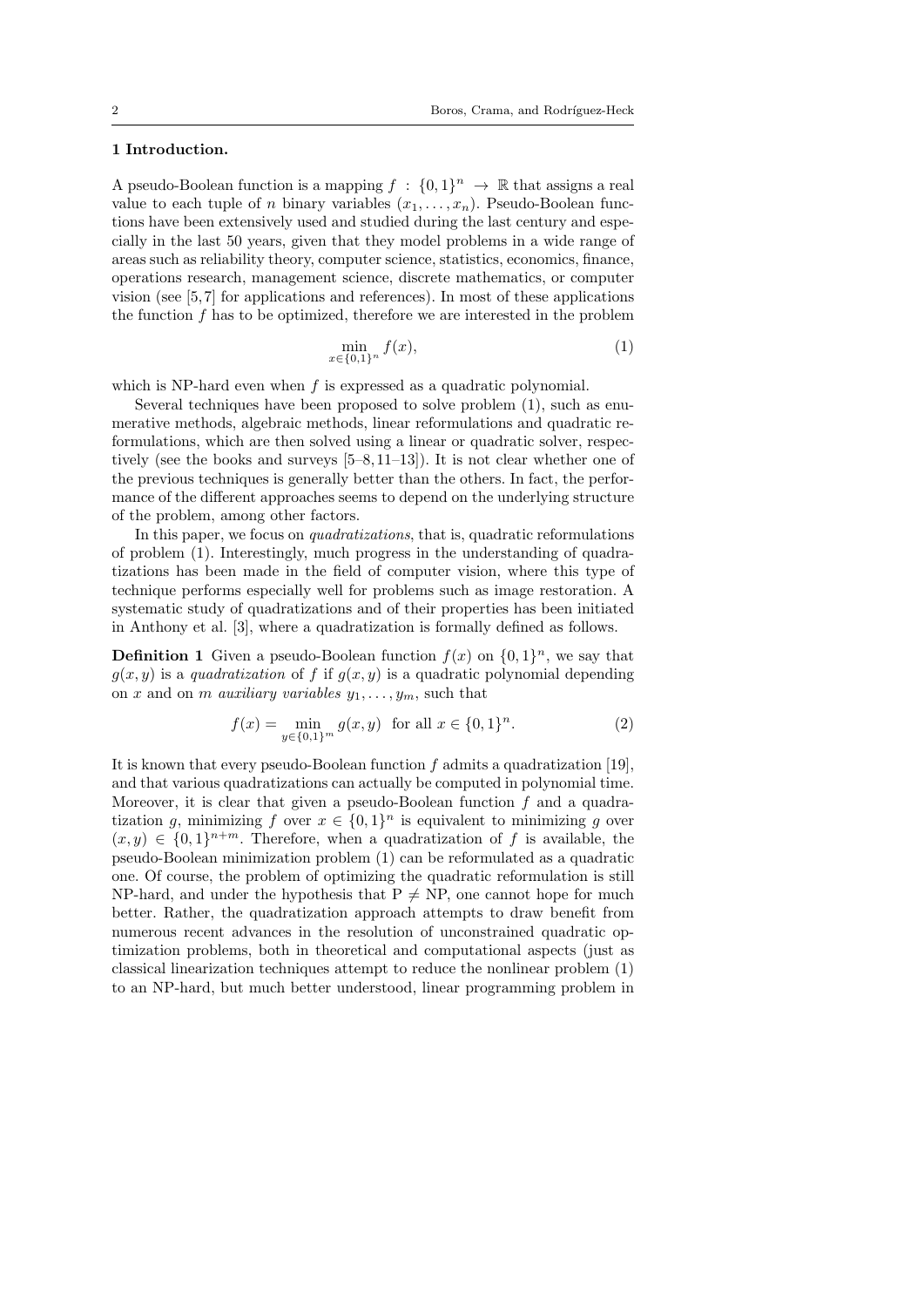binary variables). Resolution techniques based on quadratizations have proven to be especially useful to solve very large-scale problems in the field of computer vision, such as image restoration or segmentation.

However, not all quadratizations perform equally well when solving the resulting quadratic problem. A desirable property of a quadratization is to have a small set of auxiliary variables, so that the size of the reformulation does not increase too much with respect to the size of the original problem (although one should keep in mind that there may be other criteria to define "good quadratizations", such as providing tight relaxation bounds, preserving structural properties of the original function, and so forth). In this paper we focus on defining compact quadratizations, i.e., quadratizations that require a smallest possible number of auxiliary variables for some specific classes of functions.

Anthony et al. [3] established tight upper and lower bounds on the number of variables that a quadratization requires, independently of the procedure used to define the quadratization. More precisely, Anthony et al. prove that there exist pseudo-Boolean functions of  $n$  variables for which every quadratization must involve at least  $\Omega(2^{\frac{n}{2}})$  auxiliary variables. They give a matching upper bound by proving that every pseudo-Boolean function of  $n$  variables has a quadratization involving at most  $O(2^{\frac{n}{2}})$  variables. Furthermore, when considering functions of fixed degree  $d$ , similar results are established in [3], with a lower bound of  $\Omega(n^{\frac{d}{2}})$  variables and an upper bound of  $O(n^{\frac{d}{2}})$  variables. The same authors provided in [2] several upper and lower bounds concerning some of the classes of functions that we consider here. The precise bounds are given in Section 2.

Given a pseudo-Boolean function  $f$ , there are many different methods to construct a quadratization. In particular, termwise quadratizations have attracted much interest in the literature. This type of procedure assumes that a pseudo-Boolean function  $f$  is represented by its unique multilinear polynomial expression. This assumption relies in turn on the well-known fact that a pseudo-Boolean function  $f$  can be represented uniquely as a multilinear polynomial of the form

$$
f(x_1, ..., x_n) = \sum_{S \in 2^{[n]}} a_S \prod_{i \in S} x_i,
$$
 (3)

where  $2^{[n]}$  is the set of subsets of  $\{1, \ldots, n\}$  (see [10,11]). We denote by  $\deg(f)$ the degree of the polynomial representation of f. Observe that if  $g_S(x, y_S)$  is a quadratization of the monomial  $a_S \prod_{i \in S} x_i$ , where the vectors of auxiliary variables  $y_S$  are distinct for all monomials, then  $g(x, y) = \sum_{S \in 2^{[n]}} g_S(x, y_S)$  is a quadratization of f. In order to construct small termwise quadratizations in this manner, it is necessary to understand quadratizations of positive monomials  $(a<sub>S</sub> > 0)$  and of negative monomials  $(a<sub>S</sub> < 0)$ .

The case of negative monomials, or monomials with a negative coefficient, is well understood. A simple expression to quadratize cubic negative monomials was introduced by Kolmogorov and Zabih [16]. This expression was later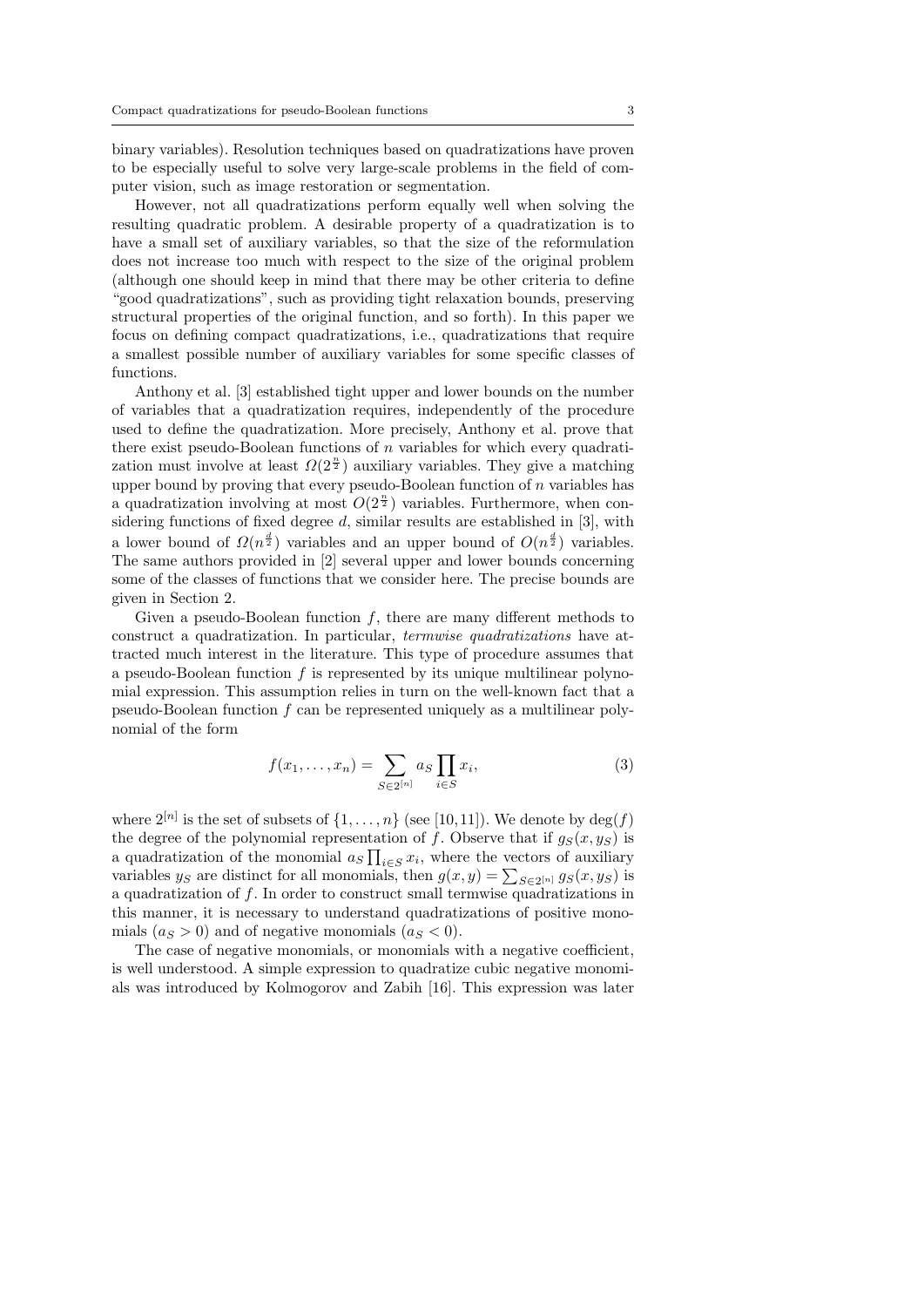extended to higher degrees by Freedman and Drineas [9], who observed that a quadratization for the degree-n negative monomial  $N_n(x) = -\prod_{i=1}^n x_i$  is derived from the identity

$$
N_n(x) = \min_{y \in \{0,1\}} (n-1)y - \sum_{i=1}^n x_i y.
$$
 (4)

This quadratization uses a single auxiliary variable, which is the best that one can expect for  $n \geq 3$ .

Surprisingly, the case of monomials with a positive coefficient is much less understood. Rosenberg [19] provided a quadratization procedure which can be applied to any pseudo-Boolean function (given in polynomial form), and which consists in recursively selecting a product of two variables  $x_i x_j$  and substituting this product by a new variable  $y_{ij}$ . The fact that  $y_{ij}$  should be equal to the product  $x_i x_j$  is imposed by adding a quadratic penalty term to the function. Defining a quadratization for the degree-n positive monomial  $P_n(x) = \prod_{i=1}^n x_i$  using Rosenberg's procedure requires the introduction of  $n-2$  auxiliary variables. More recently, Ishikawa [14,15] defined the following quadratization for  $P_n(x)$ :

$$
P_n(x) = \min_{y \in \{0,1\}^m} \sum_{i=1}^m y_i (c_{i,n}(-|x|+2i)-1) + \frac{|x|(|x|-1)}{2},\tag{5}
$$

where  $|x| = \sum_{i=1}^{n} x_i$ ,  $m = \lfloor \frac{n-1}{2} \rfloor$  and

$$
c_{i,n} = \begin{cases} 1, \text{if } n \text{ is odd and } i = m, \\ 2, \text{otherwise.} \end{cases}
$$

Quadratization (5) uses  $\lfloor \frac{n-1}{2} \rfloor$  auxiliary variables, and this is currently the best published upper bound on the number of variables required to define a quadratization for the positive monomial. Anthony et al. [2] gave an independent proof of the upper bound  $\lfloor \frac{n-1}{2} \rfloor$ , based on a representation result for arbitrary discrete functions. Interestingly, the quadratization of the positive monomial defined in  $[2]$  is identical to Ishikawa's for even values of n, but it is slightly different for odd values.

In this paper we provide a quadratization for the positive monomial using only  $m = \lceil \log(n) \rceil - 1$  auxiliary variables, which is a significant improvement with respect to Ishikawa's quadratization and which reduces the upper bound on the number of auxiliary variables by orders of magnitude. Moreover, we prove that one cannot quadratize the positive monomial using less than  $m =$  $\lceil \log(n) \rceil - 1$  variables, thus providing a lower bound that exactly matches the upper bound.

Our quadratization of the POSITIVE MONOMIAL is presented as a direct consequence of two more general results that define quadratizations for EXACT  $k$ -OUT-OF-n and AT LEAST  $k$ -OUT-OF-n functions. Moreover, lower bounds on the number of variables required to quadratize EXACT  $k$ -OUT-OF-n and AT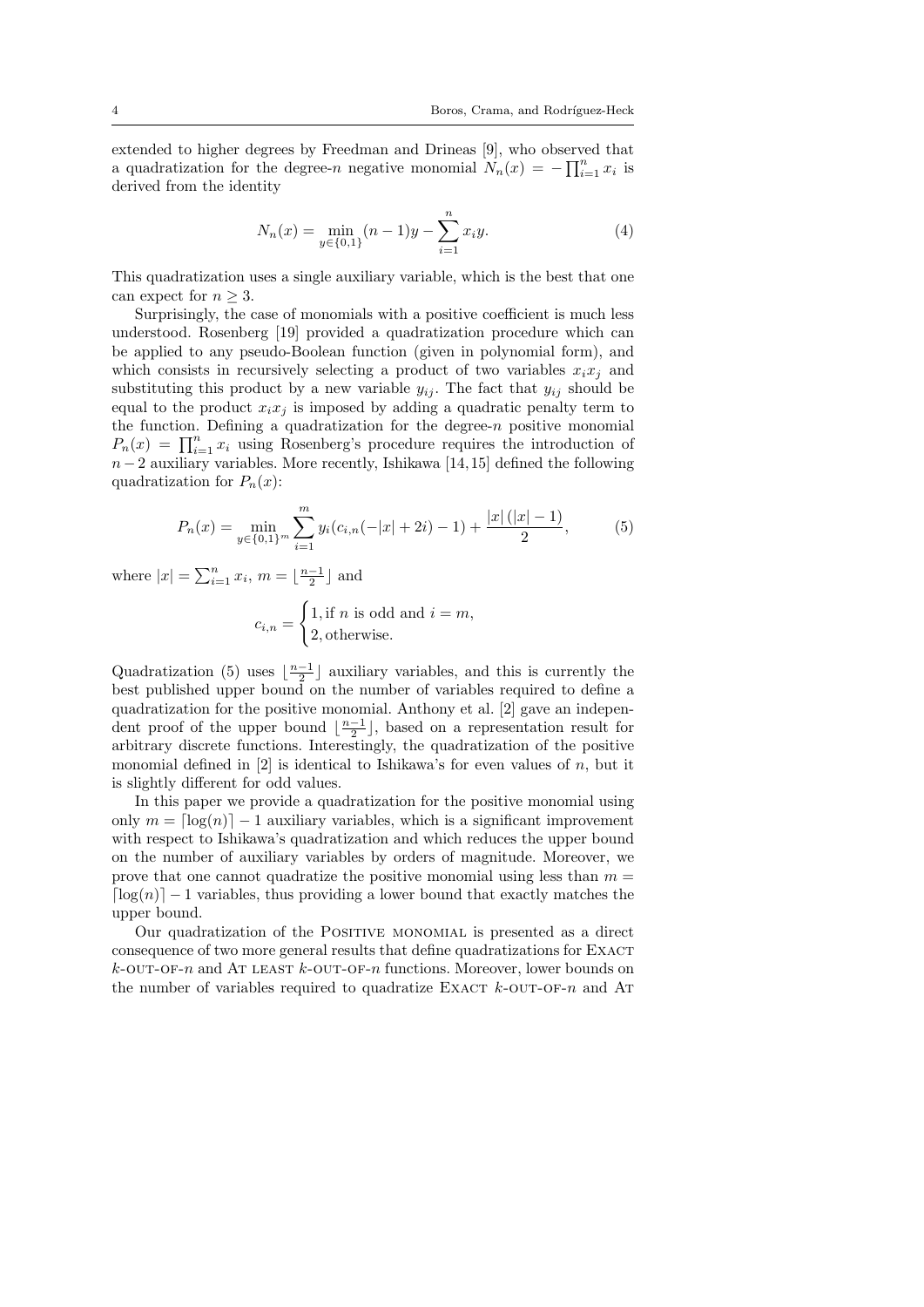LEAST  $k$ -OUT-OF-n functions, and hence the POSITIVE MONOMIAL, are derived from a lower bound for an even more general class of functions, that we call ZERO UNTIL  $k$  functions.

In this paper, we also define a quadratization for SYMMETRIC functions  $\alpha$  ( $\overline{O}$ ) using  $O(\sqrt{n}) = 2\lceil \sqrt{n+1} \rceil$  variables, which matches the lower bound of  $\Omega(\sqrt{n})$ variables given in [2]. We also establish lower and upper bounds for a particular symmetric function, the PARITY function.

Section 2 formally defines the functions considered in this paper, illustrates their relations and provides a summary of the bounds. The precise statements for lower and upper bounds are presented in Section 3 and in Section 4, respectively. Finally, Section 5 establishes some additional lower bounds which are derived from a generalization of some of functions considered in the first sections. These last bounds are weaker than the bounds presented in Sections 3 and 4, but might nevertheless be useful in other situations.

#### 2 Definitions, notations and summary of contributions.

Let us first define some notations. We assume throughout the paper that  $n \geq 1$ . Let  $x = (x_1, ..., x_n) \in \{0, 1\}^n$  and let  $[n] = \{1, ..., n\}$ . The *Hamming* weight of x is  $|x| = \sum_{i=1}^{n} x_i$ , that is, the number of ones in x. We denote the *complement* of x by  $\bar{x} = (\bar{x}_1, \ldots, \bar{x}_n) = (1 - x_1, \ldots, 1 - x_n)$ . Notice that  $|\bar{x}| = \sum_{i=1}^{n} \bar{x}_i = n - |x|.$ 

The original variables of the considered functions will be denoted by  $x$ , while auxiliary variables of quadratizations will be denoted by  $y$  and in some cases z.

**Definition 2 Zero until k functions.** Let  $0 \leq k \leq n$  be an integer. A ZERO UNTIL k function  $f : \{0,1\}^n \to \mathbb{R}$  is a pseudo-Boolean function such that  $f(x) = 0$  if  $|x| < k$ , and such that there exists a point  $x^* \in \{0,1\}^n$  with  $|x^*| = k$  and  $f(x^*) > 0$ .

It is easy to check that f is a ZERO UNTIL k function if and only if, in its unique multilinear representation  $(3)$ , all terms of degree smaller than k have coefficient zero, and there is one term of degree  $k$  with a positive coefficient. In fact, when this is the case,  $a_S = f(x^S)$  for all  $|S| \leq k$ , where  $x^S \in \{0,1\}^n$  is the characteristic vector of S, with components  $x_i^S = 1$  for  $i \in S$  and  $x_i^S = 0$ for  $i \notin S$ .

**Definition 3 Symmetric functions.** A pseudo-Boolean function  $f: \{0,1\}^n \to \mathbb{R}$ is SYMMETRIC if its value only depends on  $|x|$ , that is, if there exists a function  $r: \{0,\ldots,n\} \rightarrow \mathbb{R}$  such that  $f(x) = r(|x|)$ .

**Definition 4 The Exact k-out-of-n function.** Let  $0 \le k \le n$  be an integer. The EXACT  $k$ -OUT-OF-n function is defined as

$$
f_{=k}(x) = \begin{cases} 1, & \text{if } |x| = k \\ 0, & \text{otherwise.} \end{cases}
$$
 (6)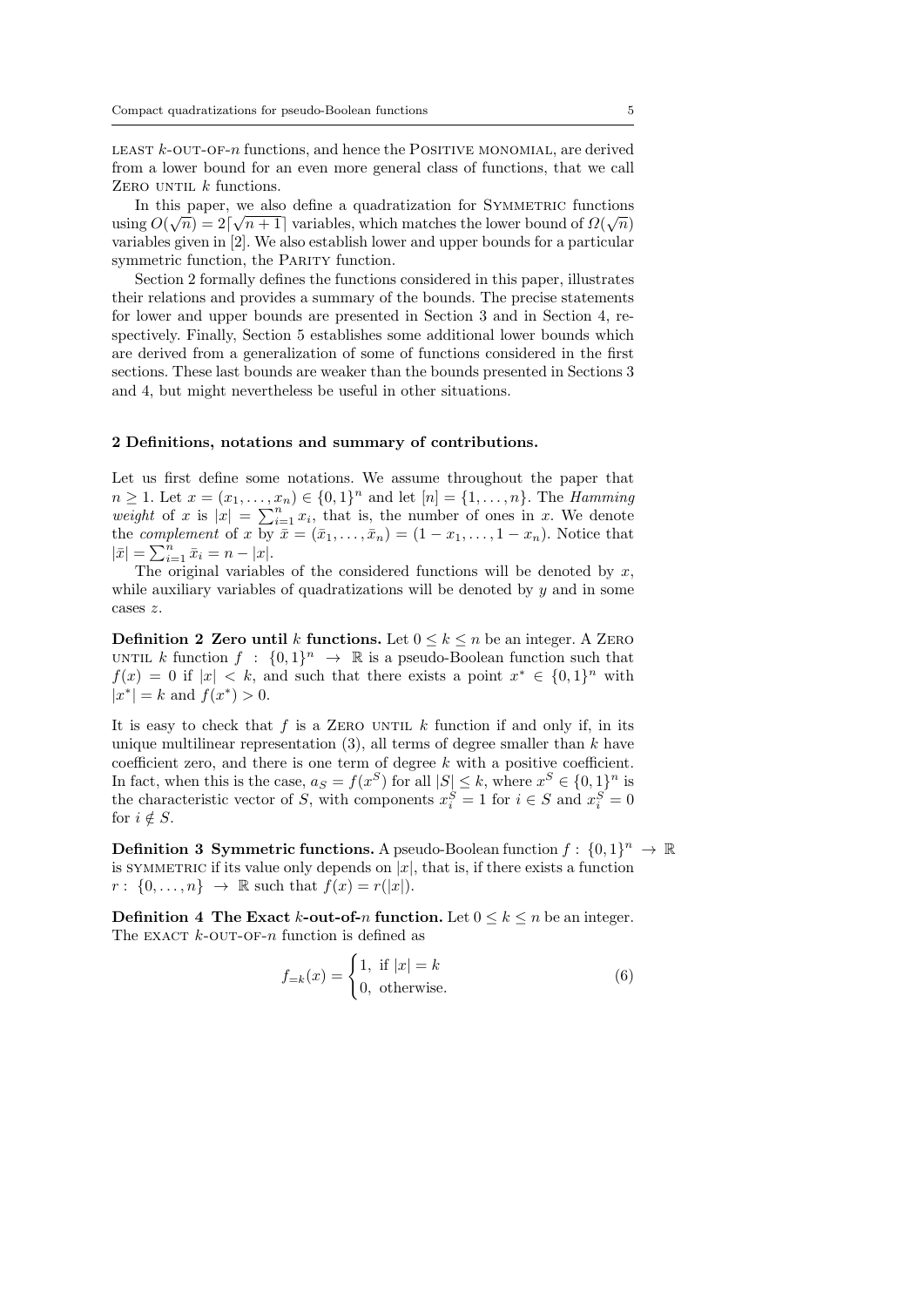

Fig. 1 Relation between the considered classes of functions.

**Definition 5** The At least k-out-of-n function. Let  $0 \leq k \leq n$  be an integer. The AT LEAST  $k$ -OUT-OF-n function is defined as

$$
f_{\geq k}(x) = \begin{cases} 1, & \text{if } |x| \geq k \\ 0, & \text{otherwise.} \end{cases}
$$
 (7)

**Definition 6** The **Positive monomial.** When  $k = n$ , the EXACT *n*-OUT- $OF-n$  function is equal to the AT LEAST  $n$ -OUT-OF-n function. We call this function POSITIVE MONOMIAL and denote it  $P_n(x)$ . Its polynomial expression is

$$
P_n(x) = \prod_{i=1}^n x_i
$$
\n(8)

**Definition 7** The **Parity function.** The PARITY function  $\pi_n(x)$  is defined as follows:

$$
\pi_n(x) = \begin{cases} 1, & \text{if } |x| \text{ is even,} \\ 0, & \text{otherwise.} \end{cases}
$$
 (9)

Observe that ZERO UNTIL  $k$  and SYMMETRIC functions refer to *classes* of functions satisfying certain properties, while EXACT  $k$ -OUT-OF-n, AT LEAST  $k$ -OUT-OF-n, POSITIVE MONOMIAL and PARITY refer to uniquely defined functions, for a given  $n$  and a given  $k$ .

Figure 1 schematizes the relations between the previously defined classes of functions. Classes on top of the figure are more general, and an arrow indicates whether a function is a particular case of another one.

Table 1 presents a summary of the values of the lower and upper bounds described in Section 3 and Section 4. (Here, and everywhere in the paper we use the convention that  $log(0) = -\infty$ .)

It should be noted that the meaning of the lower and upper bounds presented in Table 1 for the class of SYMMETRIC functions, and the  $\Omega(2^{\frac{n}{2}})$  bound for ZERO UNTIL  $k$  functions are different from the rest. For example, for the EXACT  $k$ -OUT-OF-n function, the lower bound means that we cannot quadratize the EXACT k-OUT-OF-n function with fewer than  $\max\{\lceil log(k)\rceil, \lceil log(n -$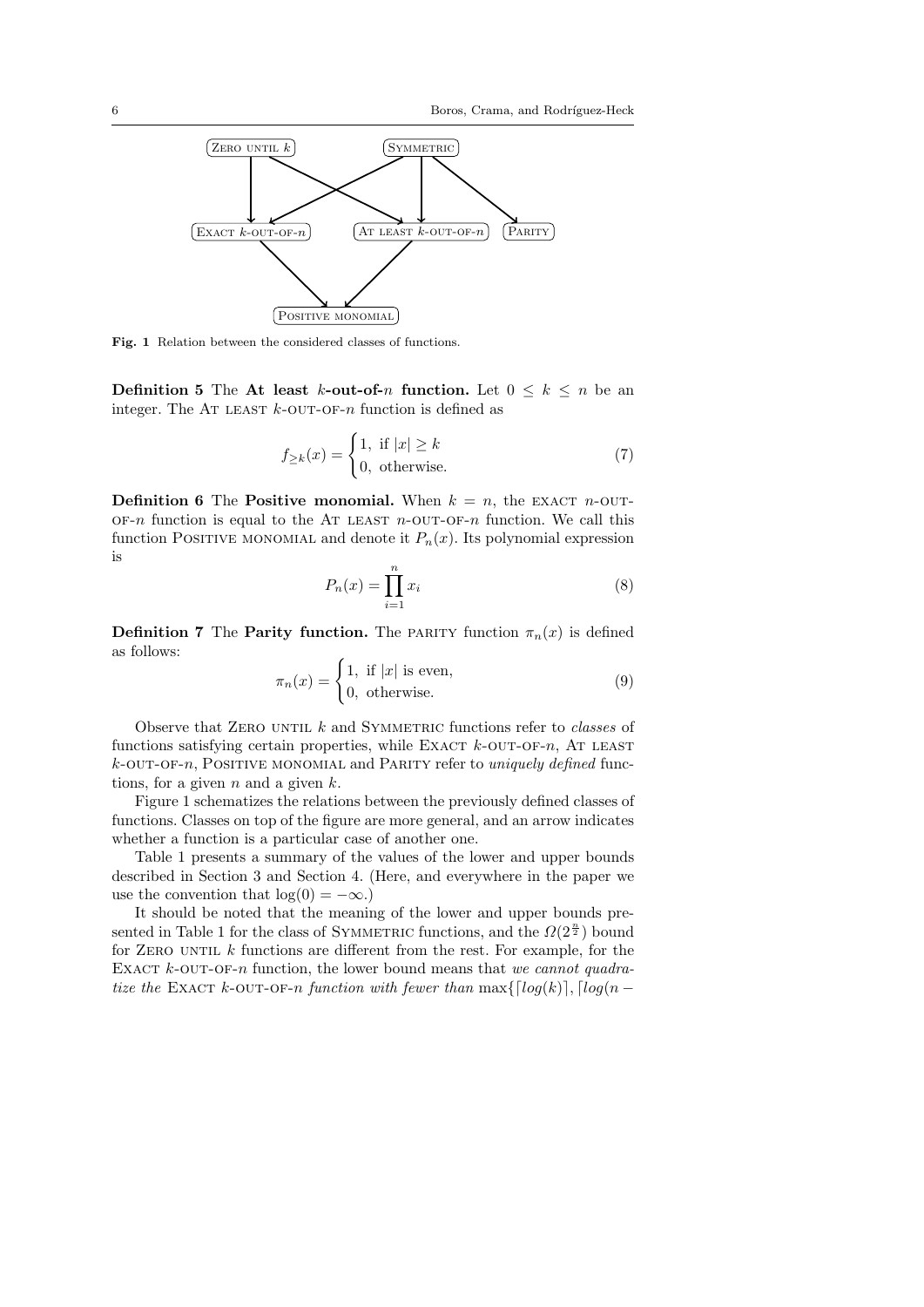| <b>Function</b>           | Lower Bound                                                                                            | Upper Bound                                            |
|---------------------------|--------------------------------------------------------------------------------------------------------|--------------------------------------------------------|
| ZERO UNTIL $k$            | $\Omega(2^{\frac{n}{2}})$ for some function (see [3])<br>$\lceil \log(k) \rceil - 1$ for all functions | $O(2^{\frac{n}{2}})$ (see [3])                         |
| <b>SYMMETRIC</b>          | $\Omega(\sqrt{n})$ for some function (see [2])                                                         | $O(\sqrt{n}) = 2\lceil \sqrt{n+1} \rceil$              |
| EXACT $k$ -OUT-OF- $n$    | $\max(\lceil \log(k) \rceil, \lceil \log(n-k) \rceil) - 1$                                             | $\max(\lceil \log(k) \rceil, \lceil \log(n-k) \rceil)$ |
| AT LEAST $k$ -OUT-OF- $n$ | $\lceil \log(k) \rceil - 1$                                                                            | $\max( \log(k) ,  \log(n-k) )$                         |
| POSITIVE MONOMIAL         | $\lceil \log(n) \rceil - 1$                                                                            | $\lceil \log(n) \rceil - 1$                            |
| <b>PARITY</b>             | $\log(n)$   $-1$                                                                                       | $\lceil \log(n) \rceil - 1$                            |

Table 1 Summary of lower and upper bounds.

k) $|k| = 1$  variables and the upper bound means that we have defined a precise quadratization for the EXACT k-OUT-OF-n function using max $\{[log(k)], [log(n$ k)]} variables. For SYMMETRIC functions, the lower bound means that there exists at least one symmetric function requiring  $\Omega(\sqrt{n})$  variables, while the upper bound means that all symmetric functions can be quadratized using  $O(\sqrt{m})$  $O(\sqrt{n})$  variables. See Section 3.1 and Section 4.1 for precise statements.

Anthony et al. established in [2] an upper bound of  $\lceil \frac{n}{2} \rceil$  variables for the AT LEAST  $k$ -OUT-OF-n function, and an upper bound of  $\lfloor \frac{n}{2} \rfloor$  variables for the EXACT  $k$ -OUT-OF-n function. These bounds are significantly improved in this paper, where we define tight upper and lower bounds that are logarithmic in  $n$ .

The lower bound for SYMMETRIC functions presented in Table 1 is given  $\Omega$ in [2]. In the same paper, a lower bound of  $\Omega(\sqrt{n})$  variables is also proved for quadratizations of the PARITY function that are linear in the  $y$  variables (so called y-linear quadratizations), and an upper bound of  $\lfloor \frac{n}{2} \rfloor$  variables is provided for the Parity function. These earlier results for Parity are also improved here, firstly because we do not restrict ourselves to  $y$ -linear quadratizations, and secondly because the number of necessary auxiliary variables is reduced from linear to logarithmic in the upper bound; the resulting lower and upper bounds are exactly equal.

For ZERO UNTIL  $k$  functions, we present two different lower bounds. The lower bound  $\lceil \log(k) \rceil - 1$  is valid for all ZERO UNTIL k functions, while the lower bound  $\Omega(\tilde{2}^{\frac{n}{2}})$  is valid for *almost all* ZERO UNTIL k functions. The corresponding result states that there exist ZERO UNTIL  $k$  functions requiring  $\Omega(2^{\frac{n}{2}})$  auxiliary variables in any quadratization. The upper bound for ZERO UNTIL k functions is the same as for general pseudo-Boolean functions (see  $[3]$ ). Indeed, the lower bound  $\Omega(2^{\frac{n}{2}})$  implies that the order of magnitude of the upper bound cannot be less than this value; this is actually a rather natural observation, since for small values of  $k$ , most pseudo-Boolean functions are ZERO UNTIL  $k$  functions.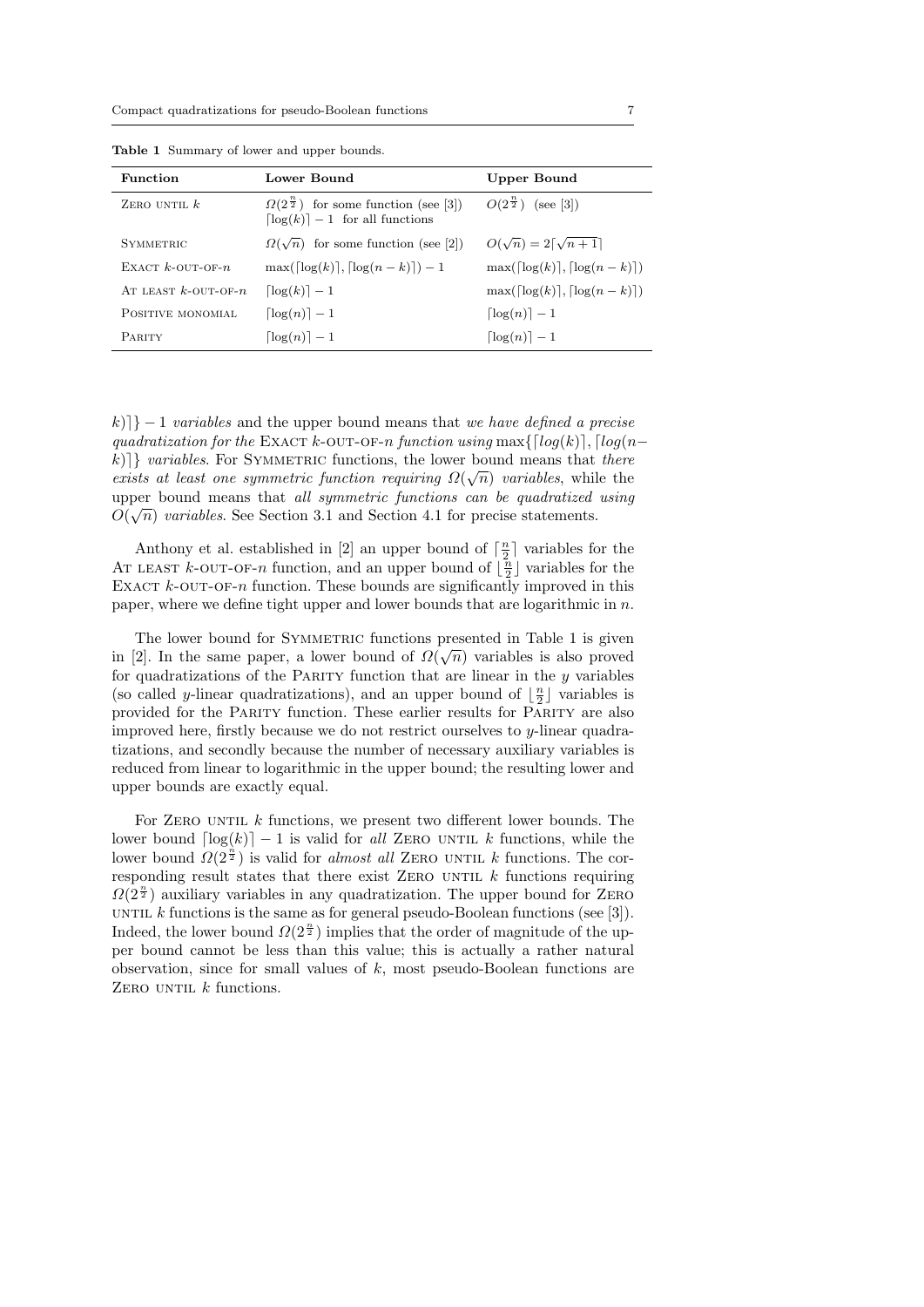## 3 Lower bounds.

This section formally states and proves the lower bounds on the number of auxiliary variables summarized in Table 1.

### 3.1 SYMMETRIC functions.

A lower bound for the number of variables required to quadratize symmetric functions was established by Anthony et al. [2]. We state their theorem for completeness.

Theorem 1 (Theorem 5.3 in [2]) There exist SYMMETRIC functions of n variables for which any quadratization must involve at least  $\Omega(\sqrt{n})$  auxiliary variables.

3.2 ZERO UNTIL  $k$  functions, EXACT  $k$ -OUT-OF-n, AT LEAST  $k$ -OUT-OF-n functions, and the POSITIVE MONOMIAL.

We start this section with a lower bound for ZERO UNTIL  $k$  functions which is a direct extension of a result due to Anthony et al. [3].

**Theorem 2** For every fixed integer k, there exist ZERO UNTIL k functions of n variables for which every quadratization must involve at least  $\Omega(2^{\frac{n}{2}})$  auxiliary variables.

Proof The proof is analogous to the proof of Theorem 1 in [3], and we only briefly sketch it here. For any  $m$ , let  $V_m$  be the set of pseudo-Boolean functions of  $n$  variables which can be quadratized using at most  $m$  auxiliary variables. It was observed in [3] that  $V_m$ , viewed as a subset of the vector space of all pseudo-Boolean functions, is contained in a finite union of subspaces, each of dimension  $\ell(n, m) = O(nm + n^2 + m^2)$ . On the other hand, for any fixed k, the set of ZERO UNTIL  $k$  pseudo-Boolean functions of  $n$  variables contains a subspace of dimension  $2^n - O(n^k) = \Omega(2^n)$ , namely, the subspace spanned by the monomials  $\prod_{i\in S} x_i$  with  $|S| > k$ . It follows that, if m auxiliary variables are sufficient to quadratize every ZERO UNTIL k function, then  $\ell(n, m) = \Omega(2^n)$ , and  $m = \Omega(2^{\frac{n}{2}})$ .  $\frac{n}{2}$ ).

Observe that, as was the case for general pseudo-Boolean functions in [3], the bound in Theorem 2 actually holds for *almost all ZERO UNTIL k* functions, in the sense that the set of ZERO UNTIL  $k$  functions that require less than  $\Omega(2^{\frac{n}{2}})$  auxiliary variables has Lebesgue measure zero, when compared to the whole space of ZERO UNTIL  $k$  functions.

Furthermore, Theorem 2 implies that it is not possible to find an upper bound on the number of auxiliary variables to define a quadratization for ZERO UNTIL k that is smaller than exponential in  $n$  – see Table 1. This also makes sense intuitively, since for a fixed  $k$ , the proportion of ZERO UNTIL  $k$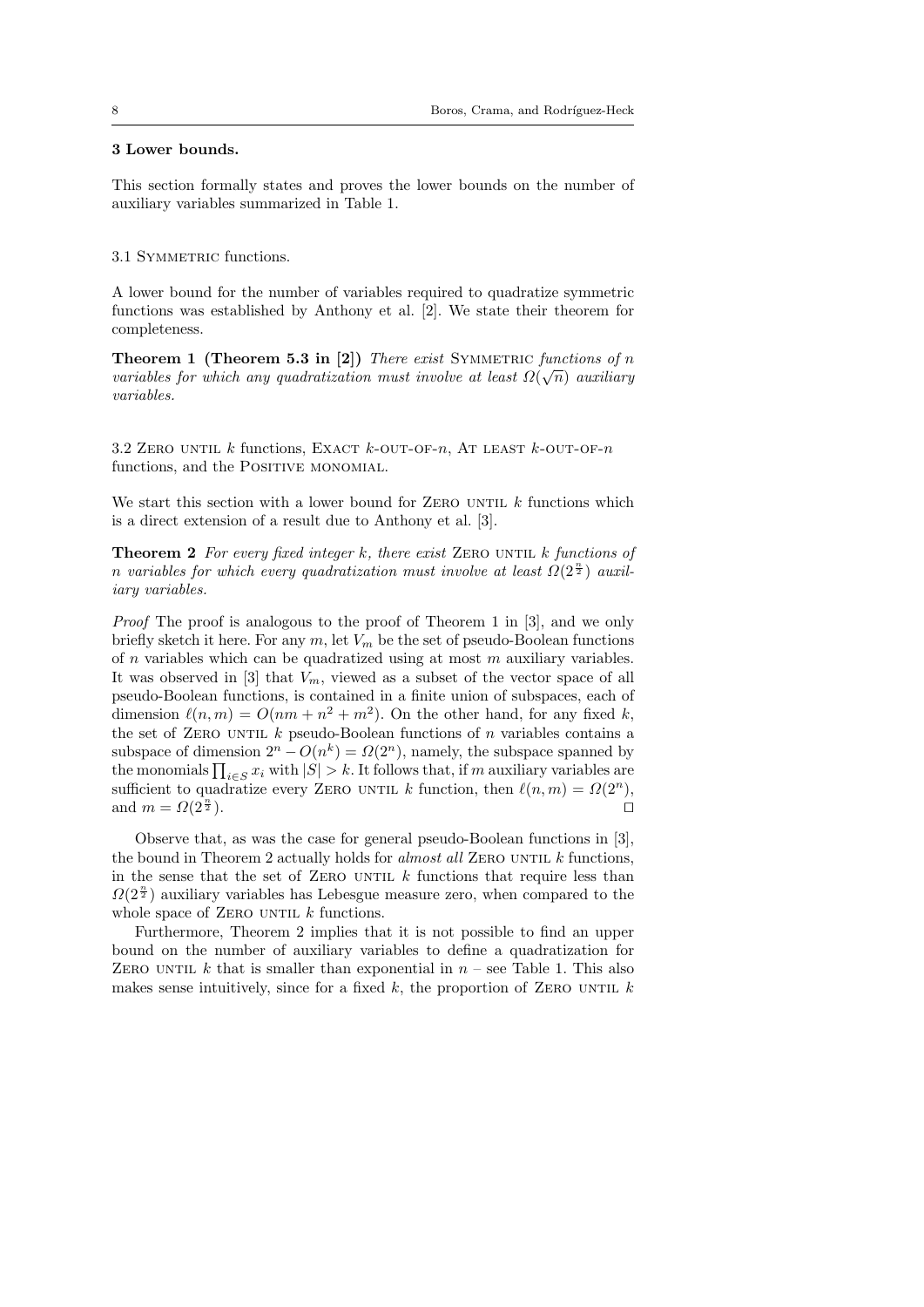functions among all pseudo-Boolean functions tends to 1 as n goes to infinity, and therefore, the same lower and upper bounds apply to ZERO UNTIL  $k$ functions as to general pseudo-Boolean functions.

We next present another lower bound for ZERO UNTIL  $k$  functions.

**Theorem 3** Assume that f is a ZERO UNTIL k function with  $k \geq 1$  and that  $g(x, y)$  is a quadratization of f with m auxiliary variables. Then,

$$
m \geq \lceil \log(k) \rceil - 1.
$$

Proof Let us define

$$
r(x) = \prod_{y \in \{0,1\}^m} g(x, y).
$$
 (10)

For every point  $x \in \{0,1\}^n$  with  $|x| < k$ ,  $f(x) = 0$  by definition of ZERO UNTIL k functions. Also, since  $q(x, y)$  is a quadratization of  $f(x)$ , there exists  $y \in \{0,1\}^m$  such that  $g(x, y) = 0$ , which implies that  $r(x) = 0$  for all points x with  $|x| < k$ .

Moreover, since  $f$  is a ZERO UNTIL  $k$  function we know that there exists a point  $x^* \in \{0,1\}^n$  such that  $|x^*|=k$  and  $f(x^*)>0$ , which implies that  $g(x^*, y) > 0$  for all  $y \in \{0, 1\}^m$ , and hence  $r(x^*) > 0$ . Let  $S^* = \{i \in [n] \mid x_i^* = 0\}$ 1} with  $|S^*|=k$ .

In view of the observations following Definition 2, the unique multilinear expression of r can be written as

$$
r(x) = \sum_{\substack{S \subseteq [n] \\ |S| \ge k}} a_S \prod_{i \in S} x_i \tag{11}
$$

where  $a_{S^*} = r(x^*) > 0$ . Thus,

$$
\deg(r) \ge k. \tag{12}
$$

Now, the right-hand-side of (10) is a product of  $2^m$  functions of degree two, meaning that

$$
\deg(r) \le 2^{m+1},\tag{13}
$$

which together with (12) implies that  $m + 1 > \lfloor \log(k) \rfloor$ .

Notice the difference, of orders of magnitude, between the bounds given in Theorem 2, which is valid for almost all functions, and in Theorem 3, which is valid for all functions. The lower bound  $\lceil \log(k) \rceil - 1$  given in Theorem 3 is rather weak for low values of  $k$ . However, for the particular case of the Positive monomial it leads to a lower bound that exactly matches the upper bound that we provide in Section 4.

**Corollary 1** The POSITIVE MONOMIAL  $P_n(x)$  is a ZERO UNTIL n function, and therefore it cannot be quadratized using less than  $\lceil \log(n) \rceil - 1$  auxiliary variables.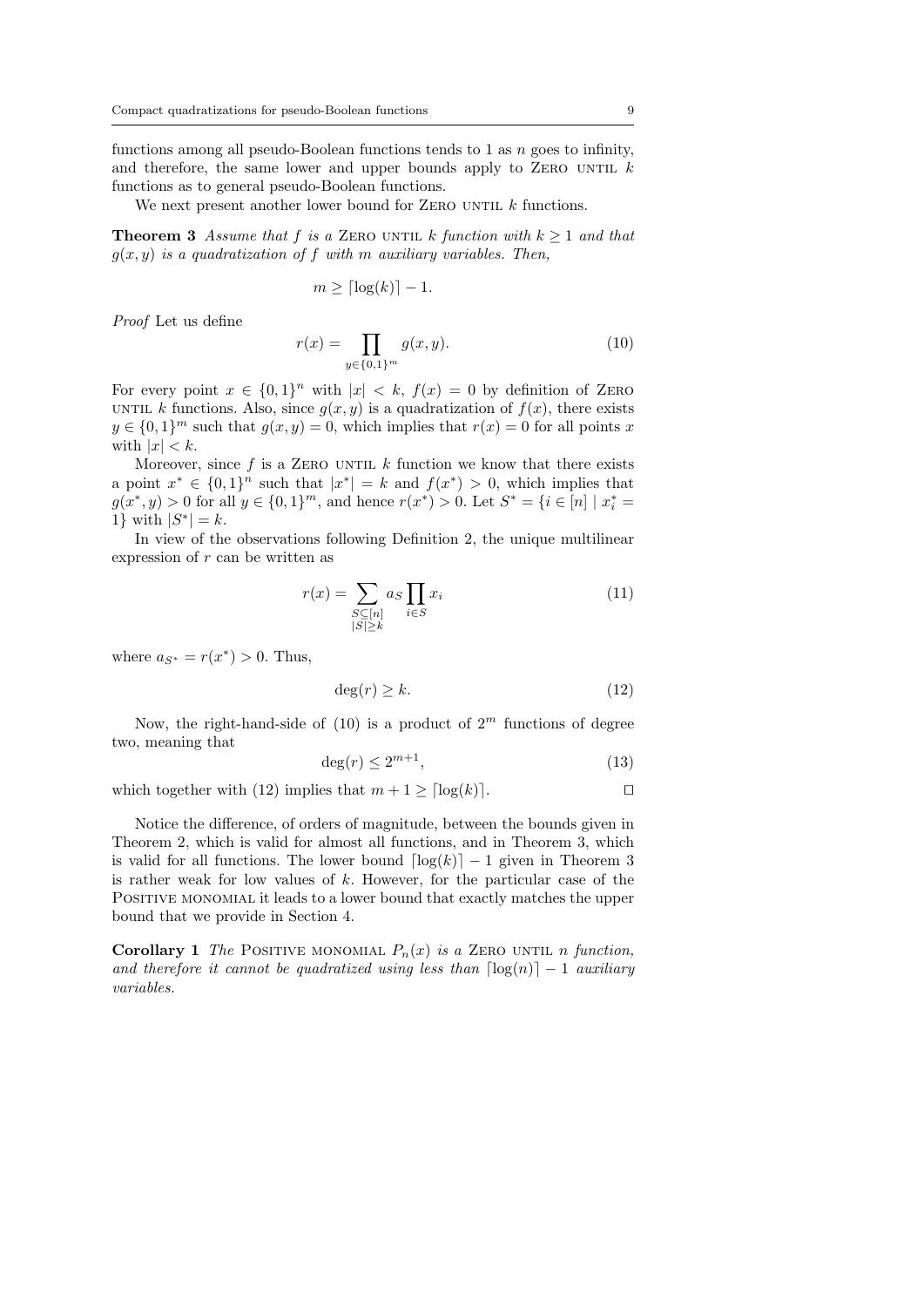For At least  $k$ -out-of-n and Exact  $k$ -out-of-n functions, the lower bound of Theorem 3 remains weak for small values of  $k$ .

Corollary 2 For every fixed  $k \geq 1$ , the AT LEAST k-OUT-OF-n function is a  $ZERO UNTIL k function, and therefore it cannot be quadratized using less than$  $\lceil \log(k) \rceil - 1$  auxiliary variables.

Corollary 3 For every fixed  $k > 1$ , the EXACT k-OUT-OF-n function is a ZERO UNTIL  $k$  function, and therefore it cannot be quadratized using less than  $\lceil \log(k) \rceil - 1$  auxiliary variables.

However, for EXACT  $k$ -OUT-OF-n functions we can derive a tighter lower bound on the number of auxiliary variables, with a difference of only one unit with respect to the upper bound that will be defined in Section 4.2, by relying on the following property:

Remark 1 The EXACT  $k$ -OUT-OF-n function is such that

$$
f_{=k}(x_1,\ldots,x_n) = f_{=n-k}(\bar{x}_1,\ldots,\bar{x}_n).
$$

**Theorem 4** Let  $k > 1$  and assume that  $q(x, y)$  is a quadratization of the EXACT k-OUT-OF-n function  $f_{-k}$  with m auxiliary variables. Then,

$$
m \ge \max(\lceil \log(k) \rceil, \lceil \log(n - k) \rceil) - 1.
$$

Proof By Corollary 3,  $m \geq \lceil \log(k) \rceil - 1$ . By Remark 1,  $f_{=k}(x_1, \ldots, x_n)$  $f_{=n-k}(\bar{x}_1,\ldots,\bar{x}_n)$ , thus, by changing the names of the x variables we see that  $h(x, y) = g(\bar{x}, y)$ , viewed as a function of  $(x, y)$ , is a quadratization of  $f_{=n-k}(x_1, \ldots, x_n)$  using m auxiliary variables. Corollary 3 implies that any quadratization of  $f_{=n-k}(x_1, \ldots, x_n)$  uses at least  $\lceil \log(n - k) \rceil - 1$  auxiliary variables, thus  $m \geq \lceil \log(n - k) \rceil - 1$ , which completes the proof.  $\Box$ 

*Remark 2* Observe that max $(\log(k), [\log(n - k)]) - 1$  is not a valid lower bound for all ZERO UNTIL  $k$  functions. Indeed, consider for example a POSI-TIVE MONOMIAL of degree k, seen as a function f of n variables:  $f(x_1, \ldots, x_n) =$  $\prod_{i=1}^{k} x_i$ , where *n* is such that  $\lceil \log(n - k) \rceil > \lceil \log(k) \rceil$ . This is a ZERO UNTIL  $k$  function. In Theorem 9 hereunder, we define a quadratization for this Pos-ITIVE MONOMIAL that uses  $\lceil \log(k) \rceil - 1$  auxiliary variables. This shows that  $\lceil \log(n - k) \rceil - 1$  cannot be a lower bound on the number of auxiliary variables for all ZERO UNTIL  $k$  functions.

3.3 The Parity function.

In this section we prove that  $\lceil \log(n) \rceil - 1$  is a lower bound on the number of variables required to define a quadratization for the PARITY function.

**Theorem 5** Assume that  $g(x, y)$  is a quadratization of the PARITY function  $\pi_n(x)$  with m auxiliary variables. Then,

$$
m \geq \lceil \log(n) \rceil - 1.
$$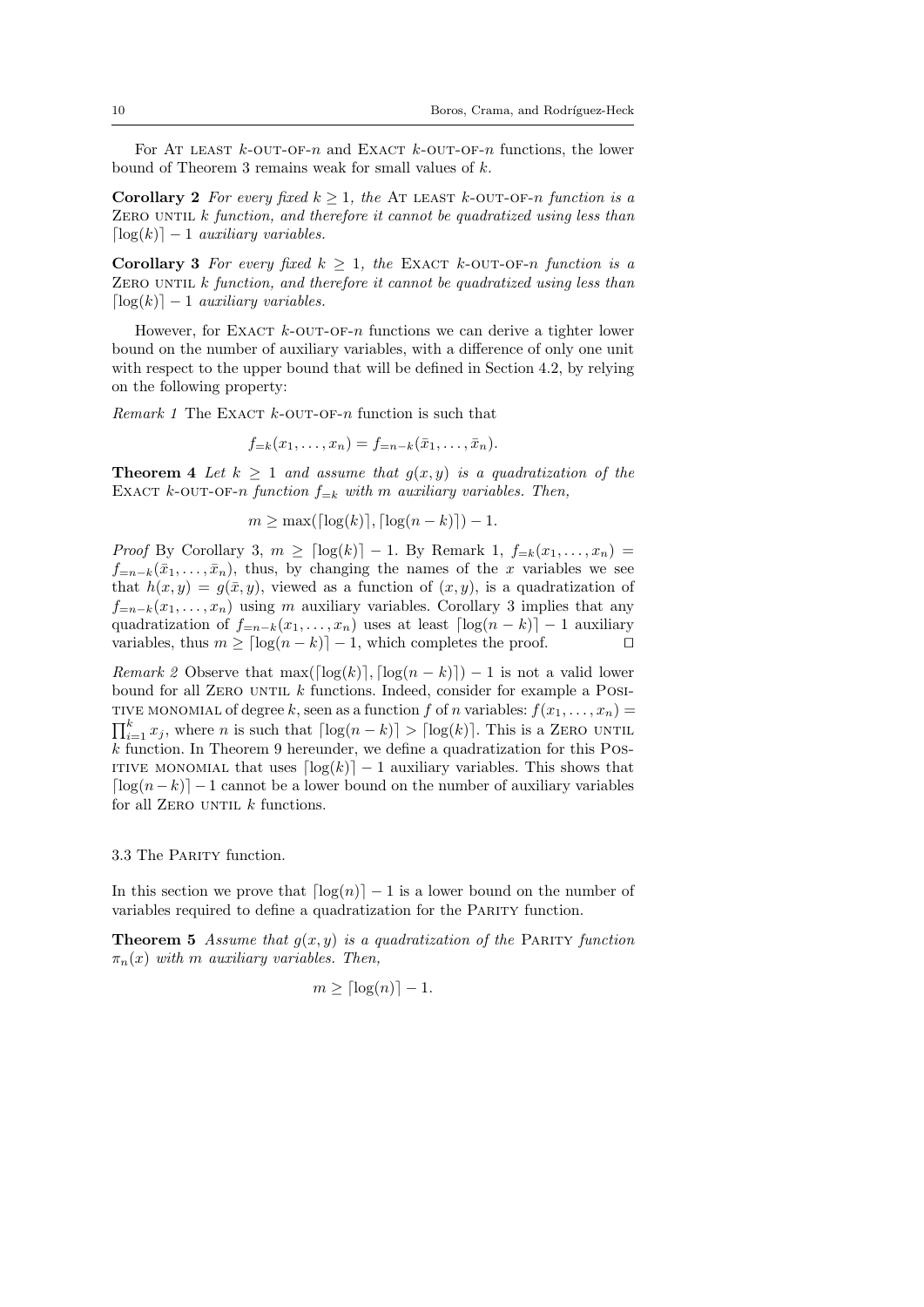Proof Let us define

$$
r(x) = \prod_{y \in \{0,1\}^m} g(x, y).
$$
 (14)

Note that  $\deg(r) \leq 2^{m+1}$ , since  $g(x, y)$  is quadratic.

Note also that  $r(x) \geq 1$  whenever |x| is even and  $r(x) = 0$  whenever |x| is odd. Therefore we can write

$$
r(x) = \sum_{\substack{z \in \{0,1\}^n \\ |z| \text{ even}}} r(z) \prod_{i:z_i=1} x_i \prod_{i:z_i=0} (1 - x_i).
$$

The sign of the coefficient of  $\prod_{i=1}^{n} x_i$  in each of the above terms is  $(-1)^n$ . Thus, in the unique multilinear representation of  $r(x)$ ,  $\prod_{i=1}^{n} x_i$  has coefficient

$$
(-1)^n \sum_{\substack{z \in \{0,1\}^n \\ |z| \text{ is even}}} r(z) \neq 0,
$$

and consequently,  $\deg(r) = n$ . The inequality

$$
n = \deg(r) \le 2^{m+1}
$$

follows, implying the claim.  $\Box$ 

## 4 Upper bounds.

This section defines the quadratizations for SYMMETRIC pseudo-Boolean functions, for the EXACT  $k$ -OUT-OF-n and AT LEAST  $k$ -OUT-OF-n functions, and for the POSITIVE MONOMIAL and the PARITY function that lead to the upper bounds displayed in Table 1.

4.1 SYMMETRIC functions.

Let N be the set of nonnegative integers and  $Z = \{0, 1, \ldots, n\}$ . Theorem 6 defines a quadratization of SYMMETRIC functions using  $2\lceil \sqrt{n+1} \rceil$  auxiliary variables.

**Theorem 6** Let  $f(x_1, \ldots, x_n)$  be a SYMMETRIC pseudo-Boolean function such that  $f(x) = r(|x|)$ , with  $r : \mathbb{N} \to \mathbb{R}$  and  $r(k) = 0$  for  $k > n$ , by convention. Let  $l = \lceil \sqrt{n+1} \rceil$ , and choose  $M \in \mathbb{R}$  such that  $M > |r(k)|$  for all  $k \in \mathbb{Z}$ .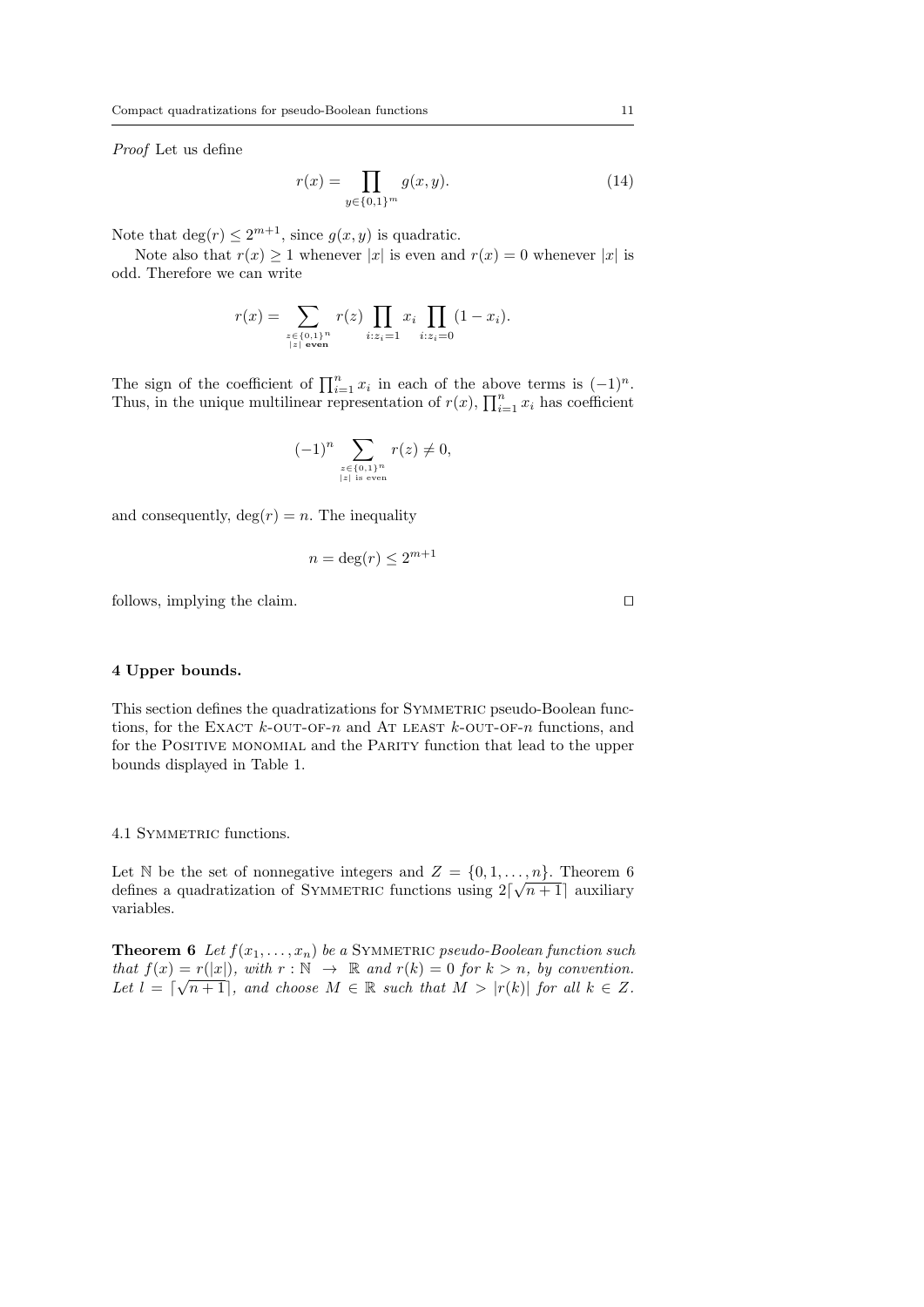Then,

$$
g(x, y, z) = \sum_{i=0}^{l-1} \sum_{j=0}^{l-1} r(ii+j)y_i z_j
$$
  
+ 
$$
2M \left(1 - \sum_{i=0}^{l-1} y_i\right)^2 + 2M \left(1 - \sum_{j=0}^{l-1} z_j\right)^2
$$
  
+ 
$$
2M \left(|x| - \left(l \sum_{i=0}^{l-1} iy_i + \sum_{j=0}^{l-1} j z_j\right)\right)^2
$$
 (15)

is a quadratization of f using  $2\lceil \sqrt{n+1} \rceil = O(\sqrt{n})$  auxiliary variables  $y_i, z_i$ ,  $i = 0, \ldots, l - 1.$ 

*Proof* Observe first that every integer  $k \in \mathbb{Z}$  has a unique representation  $k = il + j$  with  $0 \le i, j \le l - 1$ . So, for every  $x \in \{0, 1\}^n$ , let us define integers *i*(*x*) and *j*(*x*) such that  $|x| = i(x)$ *l* + *j*(*x*), 0 ≤ *i*(*x*) ≤ *l* − 1 and 0 ≤ *j*(*x*) ≤ *l* − 1 hold.

Let us then define auxiliary vectors  $y^*, z^* \in \{0,1\}^l$  (with components indexed from 0 to  $l - 1$ ), such that

$$
y_i^* = \begin{cases} 1 \text{ if } i = i(x), \\ 0 \text{ otherwise,} \end{cases}
$$

$$
z_j^* = \begin{cases} 1 \text{ if } j = j(x), \\ 0 \text{ otherwise.} \end{cases}
$$

Let us observe next that due to the three terms involving  $M$  in (15),  $g(x, y, z) < M$  if and only if  $y = y^*$  and  $z = z^*$ . Due to the definition of the first term of g, in this case  $g(x, y^*, z^*) = r(|x|) = f(x)$ .

The upper bound in Theorem 6 matches the order of magnitude of the lower bound given in Theorem 1. Interestingly, in combination with Lemma 5.1 of [2], it also implies that every pseudo-Boolean function can be quadratized using  $O(2^{n/2})$  auxiliary variables, a result proved by another approach in [3].

Finally, observe that Theorem 6 can be generalized to a more general class of pseudo-Boolean functions, for which the value of a given  $x \in \{0,1\}^n$  is determined by a weighted sum of the values of the components  $x_i$  instead of the the Hamming weight  $|x| = \sum_{i=1}^{n} x_i$  of x. More precisely, given a linear function  $L : \{0,1\}^n \rightarrow \{0,1,\ldots,R\}$  and a function  $r : \mathbb{N} \rightarrow \mathbb{R}$  with  $r(k) = 0$  for  $k > R$ , consider the pseudo-Boolean function  $f(x) = r(L(x))$ . Theorem 6 holds for f by considering  $l = \lceil \sqrt{R+1} \rceil$  and substituting |x| by  $L(x)$  in equation (15).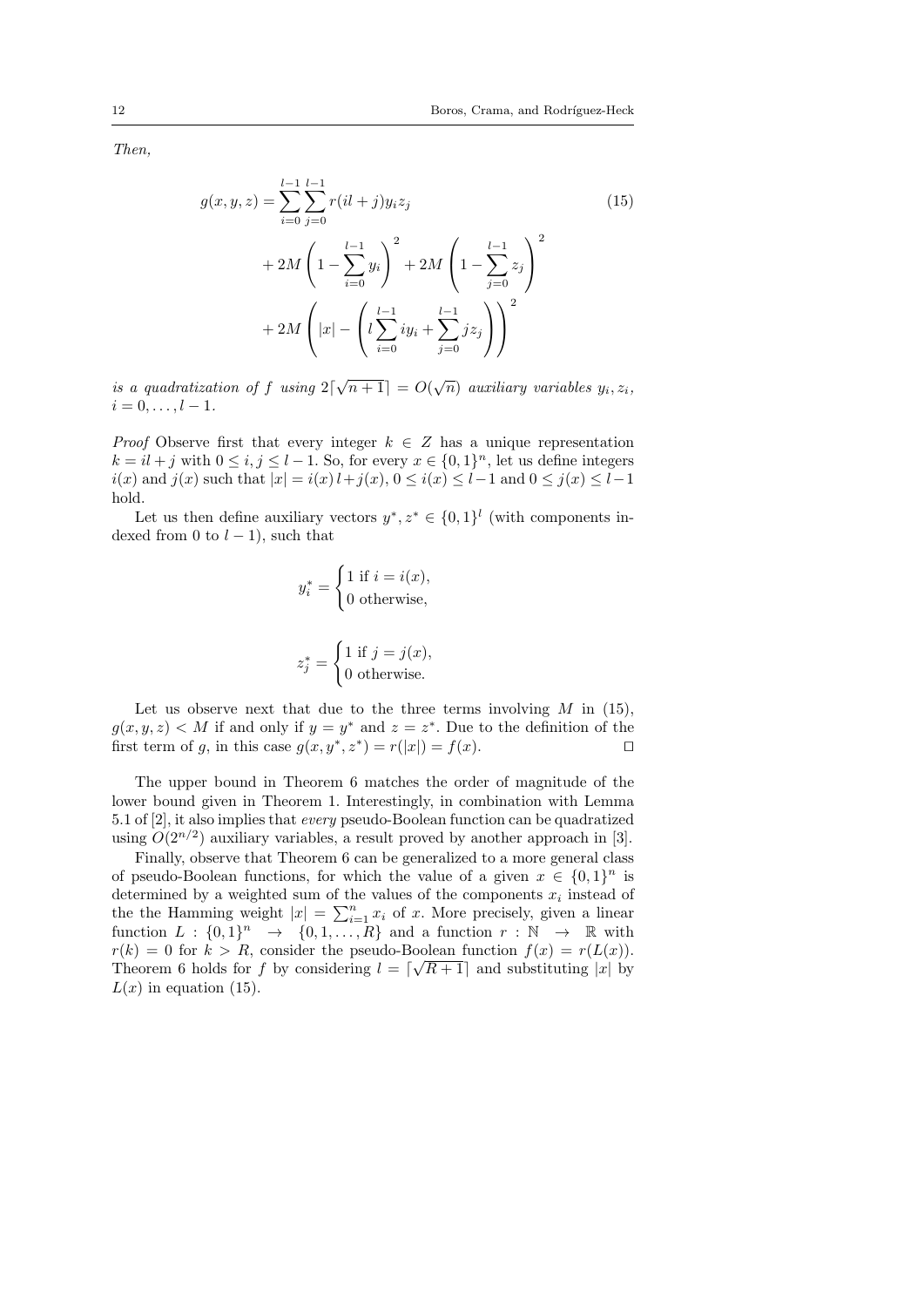4.2 EXACT  $k$ -OUT-OF-n and AT LEAST  $k$ -OUT-OF-n functions.

Theorem 7 and Theorem 8 are the main results of this section. They define, respectively, a quadratization for the EXACT  $k$ -OUT-OF-n function and a quadratization for the AT LEAST  $k$ -OUT-OF-n function using at most  $\lceil \log(n) \rceil$ variables. The following observations will be useful in the proofs of Theorems 7 and 8.

Let us define the following sets

$$
I_{even}^l = \{0, 2, \dots, 2^l - 2\},\tag{16}
$$

and

$$
I_{odd}^l = \{1, 3, \dots, 2^l - 1\}.
$$
\n(17)

Remark 3 Observe that for all  $l \geq 2$ ,

$$
I_{even}^l = \left\{ \sum_{i=1}^{l-1} 2^i y_i \mid (y_1, \dots, y_{l-1}) \in \{0, 1\}^{l-1} \right\},\tag{18}
$$

and

$$
I_{odd}^{l} = \left\{ 1 + \sum_{i=1}^{l-1} 2^{i} y_i \mid (y_1, \dots, y_{l-1}) \in \{0, 1\}^{l-1} \right\}.
$$
 (19)

Remark 4 Given integers  $0 \le |x| \le n, 0 \le k \le n$  and  $l = \max(\lceil \log(k) \rceil, \lceil \log(n-1) \rceil)$  $k)$ ], observe that

$$
0 \le |x| - k + 2^l \le 2^l - 1, \text{ for } |x| < k,\tag{20}
$$

and

$$
0 \le |x| - k - 1 \le 2^l - 1, \text{ for } |x| > k. \tag{21}
$$

*Proof* Note first that, by definition of l,  $2^{l} \geq k$  and  $2^{l} \geq n - k$  are satisfied for all k. The first inequality of (20) holds because  $|x| \ge 0$  and  $2^l \ge k$ , and the second one holds because  $|x| < k$ . The first inequality of (21) holds because  $k < |x|$ , and the second one holds because  $|x| - k \leq n - k \leq 2^l$ . The contract  $\Box$ 

Let us define

$$
A_k(x, y, z) = |x| - (k - 2^l)z - (k + 1)(1 - z) - \sum_{i=1}^{l-1} 2^i y_i,
$$

where  $l = \max(\lceil \log(k) \rceil, \lceil \log(n - k) \rceil), z \in \{0, 1\}$  and  $y = (y_1, ..., y_{l-1}) \in$  $\{0,1\}^{l-1}.$ 

**Theorem 7** For each integer  $0 \leq k \leq n$ , the function

$$
G_k(x, y, z) = \frac{1}{2} A_k(x, y, z) (A_k(x, y, z) - 1)
$$
\n(22)

is a quadratization of the EXACT k-OUT-OF-n function  $f_{=k}$  using

$$
l = \max(\lceil \log(k) \rceil, \lceil \log(n - k) \rceil) \le \lceil \log(n) \rceil
$$

auxiliary variables  $y \in \{0,1\}^{l-1}$  and  $z \in \{0,1\}$ .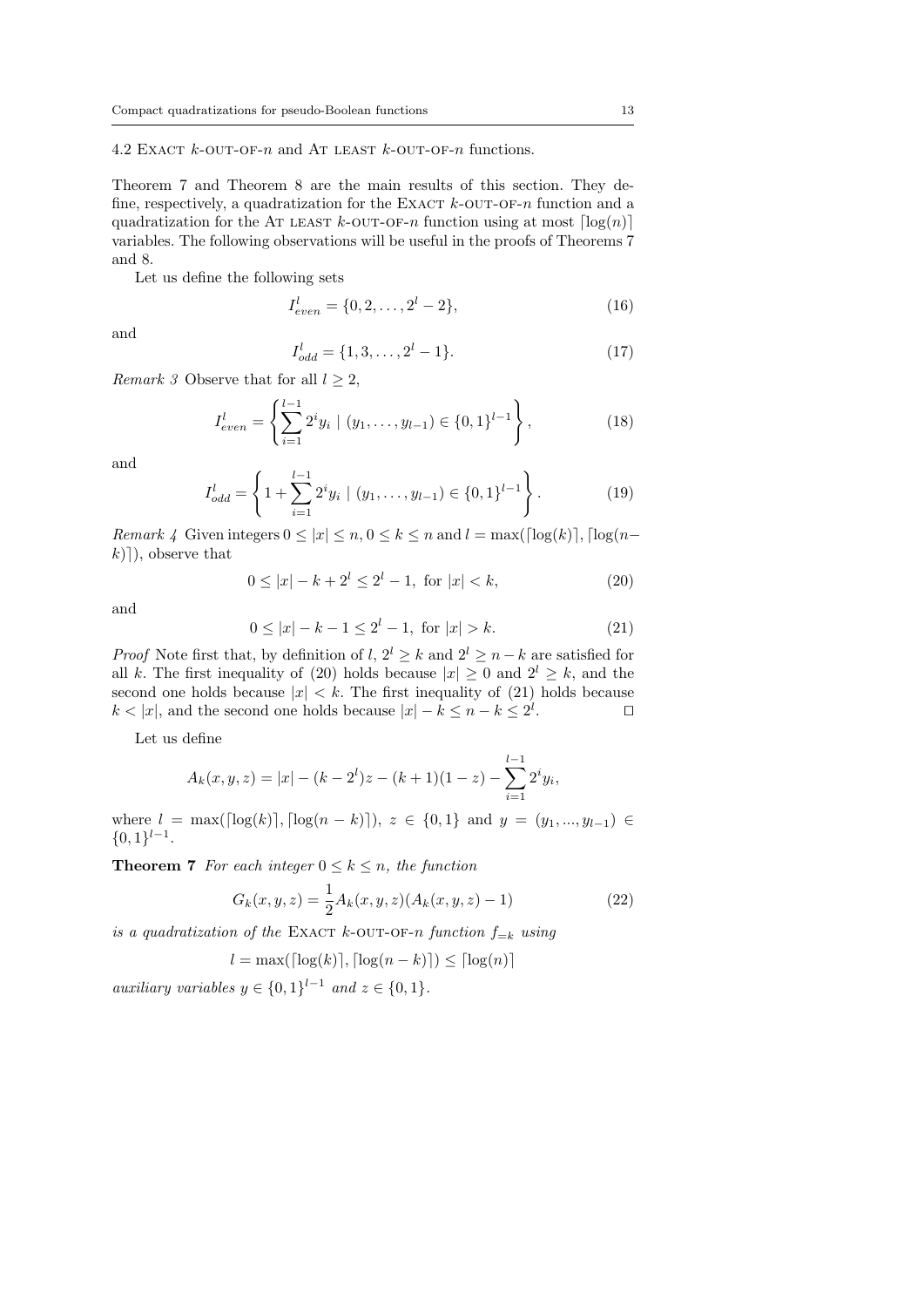*Proof* Note first that  $G_k(x, y, z) \geq 0$  for all  $(x, y, z)$  and for all k, since it is the half-product of two consecutive integers. Therefore, when  $|x| \neq k$  we only have to show that there exists  $(y, z)$  such that  $G_k(x, y, z) = f_{=k}(x) = 0$ .

We consider three cases:

- 1. If  $0 \leq |x| < k$ , set  $z = 1$  so that  $A_k(x, y, 1) = |x| k + 2^l \sum_{i=1}^{l-1} 2^i y_i$ . By Remark 4,  $0 \leq |x| - k + 2^l \leq 2^l - 1$ . Hence, using Remark 3 if  $|x| - k + 2^l \in$  $I_{odd}^l$ , one can choose y such that  $A_k(x, y, 1) - 1 = 0$ , and if  $|x| - k + 2^l \in I_{even}^l$ , one can choose y such that  $A_k(x, y, 1) = 0$ .
- 2. If  $k < |x| \le n$ , set  $z = 0$  so that  $A_k(x, y, 0) = |x| k 1 \sum_{i=1}^{l-1} 2^i y_i$ . By Remark 4,  $0 \leq |x| - k - 1 \leq 2^l - 1$ . Hence, using Remark 3 if  $|x| - k - 1 \in I_{odd}^l$ , one can choose y such that  $A_k(x, y, 0) - 1 = 0$ , and if  $|x| - k - 1 \in I_{even}^l$ , one can choose y such that  $A_k(x, y, 0) = 0$ .
- 3. Consider finally the case where  $|x| = k$ . When  $z = 1$ , we obtain  $A_k(x, y, 1) =$  $2^l - \sum_{i=1}^{l-1} 2^i y_i \geq 2$ , and hence  $G_k(x, y, 1) \geq 1$ . When  $z = 0$ ,  $A_k(x, y, 0) =$  $-1-\sum_{i=1}^{l-1} 2^i y_i \leq -1$ , and hence again  $G_k(x, y, 0) \geq 1$ . The minimum value  $G_k(x, y, z) = 1$  is obtained by setting either  $z = y_i = 1$ , or  $z = y_i = 0$ , for  $i = 1, \ldots, l - 1.$

As announced earlier, the upper bound established in Theorem 7 almost perfectly matches the lower bound given in Theorem 4. Moreover, Theorem 7 provides as a corollary an upper bound on the number of variables required to obtain a quadratization of SYMMETRIC functions.

**Corollary 4** If  $f : \{0,1\}^n \rightarrow \mathbb{R}$  is a SYMMETRIC function, the value of which is strictly above its minimum value for at most d different Hamming weights |x|, then f can be quadratized with at most  $d(\lceil \log(n) \rceil)$  variables.

*Proof* Let  $r : \{0, 1, ..., n\} \to \mathbb{R}$  be such that  $f(x) = r(|x|)$ . Let  $\alpha$  be the minimum value of f (and of r), and let  $k_1, \ldots, k_d$  be the values of |x| such that  $f(x)$  (and  $r(|x|)$ ) is larger than  $\alpha$ . The result follows from Theorem 7 by observing that  $f$  can be expressed as

$$
f(x) = \alpha + \sum_{i=1}^{d} (r(k_i) - \alpha) f_{=k_i}(x). \ \Box
$$

Let us now turn to the case of AT LEAST  $k$ -OUT-OF-n functions.

**Theorem 8** For each integer  $0 \leq k \leq n$ , the function

$$
G_k(x, y, z) = \frac{1}{2} \left( A_k(x, y, z) \right) \left( A_k(x, y, z) - 1 \right) + (1 - z) \tag{23}
$$

is a quadratization of the AT LEAST k-OUT-OF-n function  $f_{\geq k}$  using

$$
l = \max(\lceil \log(k) \rceil, \lceil \log(n - k) \rceil) \le \lceil \log(n) \rceil
$$

auxiliary variables  $y \in \{0,1\}^{l-1}$  and  $z \in \{0,1\}$ .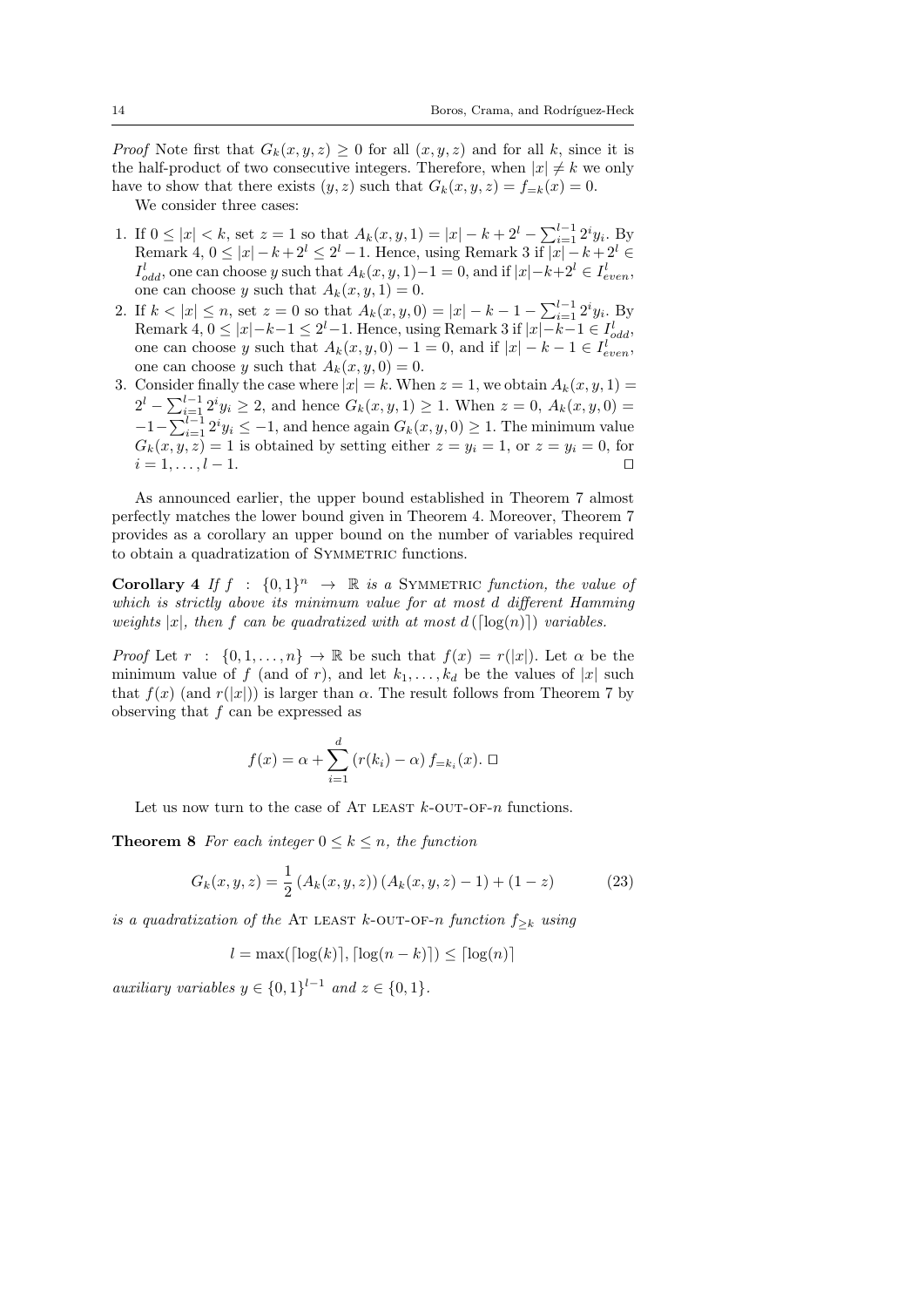*Proof* Note again that  $G_k(x, y, z) \geq 0$  for all  $(x, y, z)$ , because its first term is the half-product of two consecutive integers and  $1 - z \geq 0$ . Therefore, when  $|x| < k$  we only have to show that there exists  $(y, z)$  such that  $G_k(x, y, z) =$  $f_{\geq k}(x) = 0.$ 

- 1. If  $0 \leq |x| < k$ , set  $z = 1$ . We obtain exactly the same expression as in the proof of Theorem 7 and the same argument holds.
- 2. If  $|x| = k$  and  $z = 1$ , we obtain  $A_k(x, y, 1) = 2^l \sum_{i=1}^{l-1} 2^i y_i \ge 2$ , and hence  $G_k(x, y, 1) \geq 1$ . If  $z = 0$ , we have that  $G_k(x, y, 0) \geq 2$ . As in the proof of Theorem 7, we attain the minimum value  $G_k(x, y, z) = 1$  by setting  $z = y_i = 1$ , for  $i = 1, ..., l - 1$ .
- 3. Finally, let  $|x| > k$ . For  $z = 1$ ,

$$
G_k(x, y, 1) = \frac{1}{2} \left( |x| - k + 2^l - \sum_{i=1}^{l-1} 2^i y_i \right) \left( |x| - k + 2^l - \sum_{i=1}^{l-1} 2^i y_i - 1 \right).
$$

Now,  $(|x| - k + 2^l - \sum_{i=1}^{l-1} 2^i y_i) \ge 2$  because  $2^l - \sum_{i=1}^{l-1} 2^i y_i \ge 2$  and  $|x| - k$ is strictly positive. Hence,  $G_k(x, y, 1) \geq 1$ . For  $z=0$ ,

$$
G_k(x, y, 0) = \frac{1}{2} \left( |x| - k - 1 - \sum_{i=1}^{l-1} 2^i y_i \right) \left( |x| - k - 1 - \sum_{i=1}^{l-1} 2^i y_i - 1 \right) + 1.
$$

By Remark 4,  $0 \leq |x| - k - 1 \leq 2^l - 1$ . Hence, using Remark 3 if  $|x| - k - 1 \in$  $I_{odd}^l$ , one can choose y such that  $A_k(x, y, 0) - 1 = 0$ , and if  $|x| - k - 1 \in I_{even}^l$ , one can choose y such that  $A_k(x, y, 0) = 0$ , thus achieving  $G_k(x, y, 0) =$  $f_{\geq k}(x) = 1$  in both cases.

The upper bound in Theorem 8 is larger than the lower bound given in Corollary 2 when  $k < \frac{n}{2}$ , but the bounds are equal, up to one unit, for larger values of k.

#### 4.3 The Positive monomial.

In this section we define a quadratization using  $\lfloor \log(n) \rfloor -1$  auxiliary variables for the POSITIVE MONOMIAL. Since the POSITIVE MONOMIAL is a particular case of the EXACT  $k$ -OUT-OF-n function and of the AT LEAST  $k$ -OUT-OF-n function (with  $k = n$ ), Theorem 7 and Theorem 8 imply a slighlty weaker upper bound. Nevertheless, the stronger upper bound in Theorem 9 can be easily derived from the proofs of these theorems when  $k = n$ .

**Theorem 9** Let  $l = \lceil \log(n) \rceil$ . Then,

$$
g(x,y) = \frac{1}{2}(|x| + 2^l - n - \sum_{i=1}^{l-1} 2^i y_i) (|x| + 2^l - n - \sum_{i=1}^{l-1} 2^i y_i - 1)
$$
 (24)

is a quadratization of the positive monomial  $P_n(x) = \prod_{i=1}^n x_i$  using  $\lceil \log n \rceil - 1$ auxiliary variables.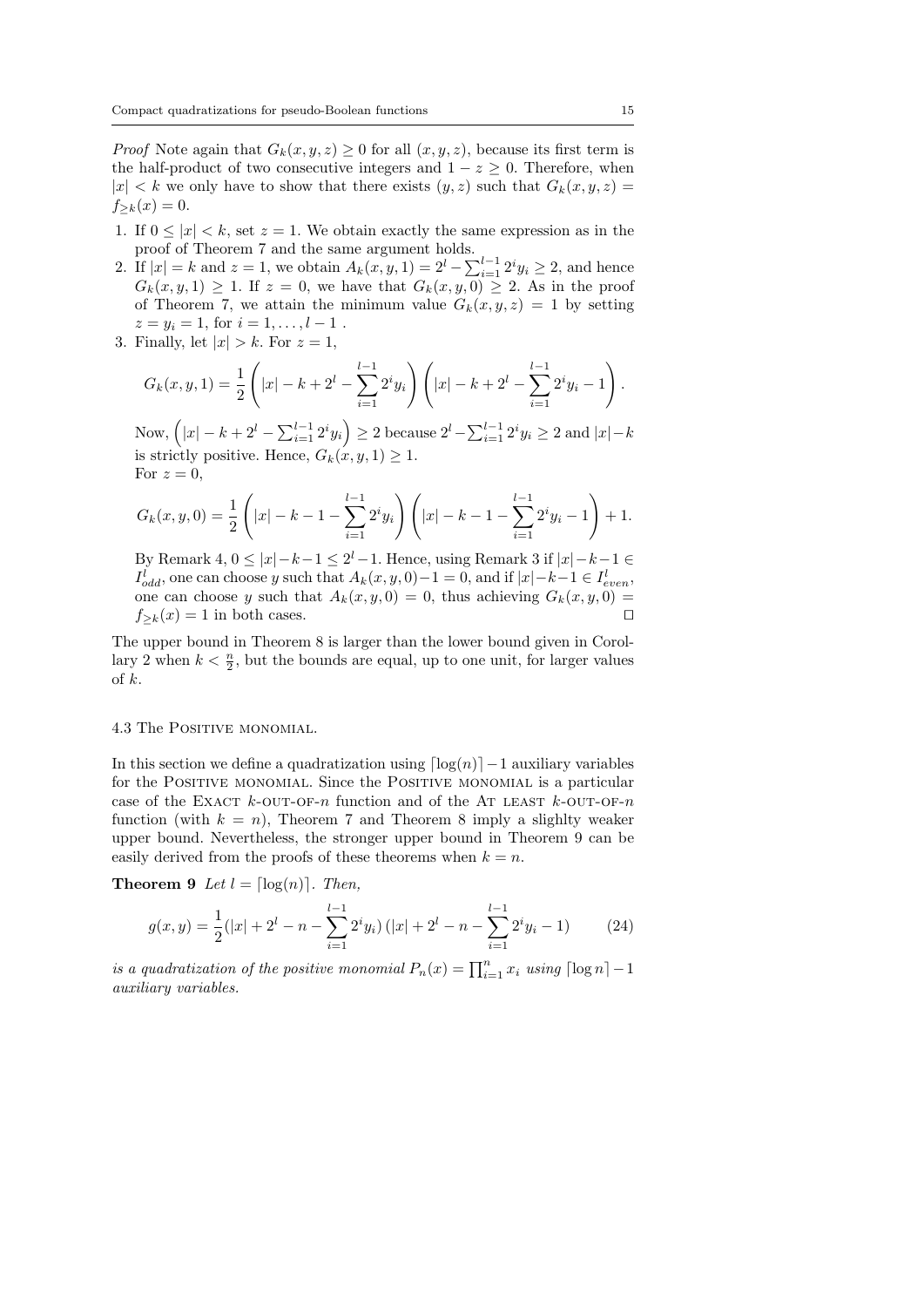Proof This is a direct consequence of the proofs of Theorem 7 and Theorem 8: indeed, when setting  $k = n$  it is easy to verify that we can always fix  $z = 1$  in the quadratizations (22) and (23).  $\Box$ 

As mentioned in Section 1, Theorem 9 provides a significant improvement over the best previously known quadratizations for the Positive monomial, and the upper bound on the number of auxiliary variables precisely matches the lower bound presented in Section 3.

Remark 5 Although the quadratization (24), and the related expressions (22) or (23), may seem somewhat mysterious, it is instructive to realize that they derive from rather simple modifications of a more natural result: indeed, the readers may easily convince themselves that, when  $n = 2^l$ , then

$$
g'(x,y) = (|x| - \sum_{i=0}^{l-1} 2^i y_i)^2
$$

is a quadratization of  $P_n$  using  $log(n)$  auxiliary variables. This result clearly highlights the underlying intuition, which is that  $|x|$  can always be expressed as  $|x| = \sum_{i=0}^{l-1} 2^i y_i$ , except when  $|x| = n$ .

When  $n < 2^l$ , the quadratization g' can be adjusted by fixing  $2^l - n$  variables  $x_i$  to 1 in  $P_{2^l}$  and in g'. Moreover, the number of auxiliary variables can be marginally reduced by distinguishing between even and odd values of  $|x|$ . Altogether, this leads to Theorem 9.

Let us finally present the following family of quadratizations of the positive monomial, the best of which uses  $\lceil \frac{n}{4} \rceil$  auxiliary variables (see [4] for a proof).

**Theorem 10** For all integers  $n \geq 2$ , if  $\frac{n}{4} \leq m \leq \frac{n}{2}$ , and  $N = n - 2m$ , then

$$
g(x,y) = \frac{1}{2} (|x| - 2|y| - (N - 2)y_1)(|x| - 2|y| - (N - 2)y_1 - 1)
$$
 (25)

is a quadratization of the positive monomial  $P_n = \prod_{i=1}^n x_i$  using m auxiliary variables.

These quadratizations require a linear number of auxiliary variables but still improve the  $\lfloor \frac{n-1}{2} \rfloor$  bound of (5). Notice that Ishikawa's quadratization (5) uses coefficients of absolute values varying approximately between 1 and n, while the absolute values of the coefficients in  $(24)$  and  $(25)$  vary roughly between 1 and  $n^2$ , which might result in functions containing coefficients of very different orders of magnitude, potentially inducing numerical problems when *n* is large. Moreover, note that  $\lceil \log n \rceil - 1$  is equal to  $\lceil \frac{n}{4} \rceil$  when  $3 \le n \le$ 12, so that the difference in the number of auxiliary variables only becomes relevant for very high degrees. Finally, the number of positive quadratic terms is also different in quadratizations  $(5)$ ,  $(24)$ , and  $(25)$ , especially for large degrees, which might also impact computational performance. All in all, the behavior of these different quadratizations in an optimization setting is unclear and should be computationally tested. Some preliminary results can be found in [18].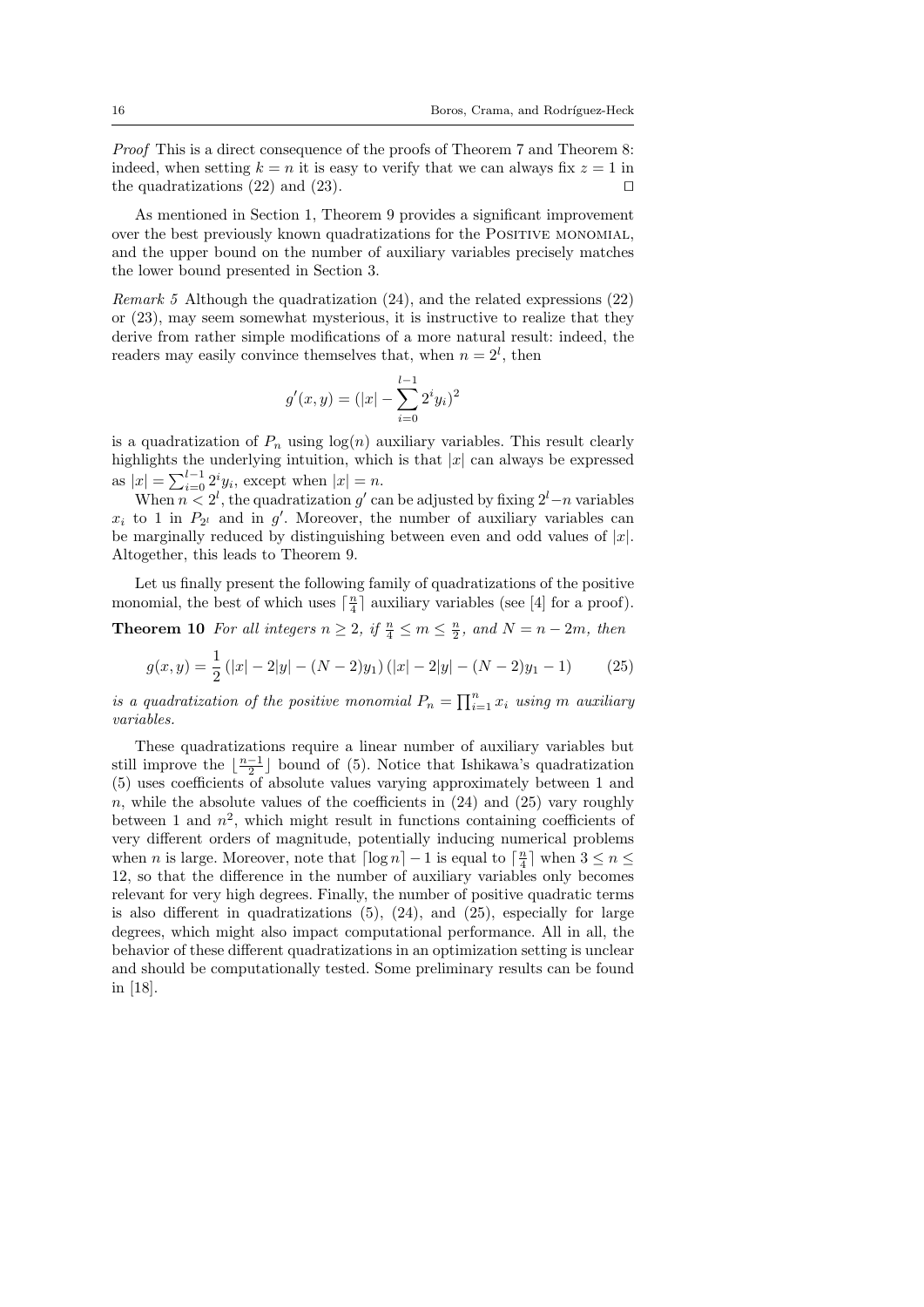#### 4.4 The PARITY function.

**Theorem 11** Let  $l = \lceil \log(n) \rceil$ . When n is even, the function

$$
g_e(x,y) = \left(|x| - n + 2^l - \sum_{i=1}^{l-1} 2^i y_i - 1\right)^2 \tag{26}
$$

is a quadratization of the PARITY function  $\pi_n(x)$ .

When n is odd, the function

$$
g_o(x,y) = \left(|x| - n + 2^l - \sum_{i=1}^{l-1} 2^i y_i\right)^2 \tag{27}
$$

is a quadratization of the PARITY function  $\pi_n(x)$ .

Both  $g_e(x, y)$  and  $g_o(x, y)$  use  $\lceil log(n) \rceil - 1$  auxiliary variables.

*Proof* Assume that *n* is even. Then,  $2^{l} - n$  is even and the parity of |x| and  $|x| - n + 2^l$  is the same.

If |x| is odd, we only have to show that for each x, there exists a y such that  $g_e(x, y) = 0$ , because  $g_e(x, y) \ge 0$  holds for all  $(x, y)$ . Since  $|x| - n + 2^l$  is odd, we have that  $0 \leq |x| - n + 2^l \leq 2^l - 1$ . Now, Remark 3 implies that for the right choice of y,  $g_e(x, y) = 0$  is satisfied.

If |x| is even,  $g_e(x, y) \ge 1$  holds for all  $(x, y)$ , because  $|x| - n + 2^l$  $\sum_{i=1}^{l-1} 2^i y_i - 1$  is odd. Moreover, since  $0 \leq |x| - n + 2^l \leq 2^l$  we obtain  $\min_{y \in \{0,1\}^{l-1}} g_e(x, y) = 1$  with an appropriate choice of y.

When *n* is odd, the proof is analogous by considering  $I_{even}^l$  instead of  $I_{odd}^l$ and by noticing that  $|x|$  and  $|x| - n + 2^l$  have different parities.

#### 5 Further lower bounds.

This last section presents lower bounds on the number of variables required to define a quadratization for a class of pseudo-Boolean functions generalizing At LEAST  $k$ -OUT-OF-n, EXACT  $k$ -OUT-OF-n, PARITY functions and a particular type of SYMMETRIC functions. These functions are called d-SUBLINEAR, and are characterized by the fact that they take value zero everywhere, except on d hyperplanes. The main result of this section is Theorem 12, which gives a logarithmic lower bound on the number of auxiliary variables required to define a quadratization for  $d$ -SUBLINEAR functions. We choose to present these results in a separate section because the bounds derived from Theorem 12 are in general weaker than those presented in Section 3. Nevertheless, Theorem 12 may prove useful in other situations, and establishes an interesting link with results obtained by Linial and Radhakrishnan [17] in a different context (see also Alon and Füredi  $[1]$ .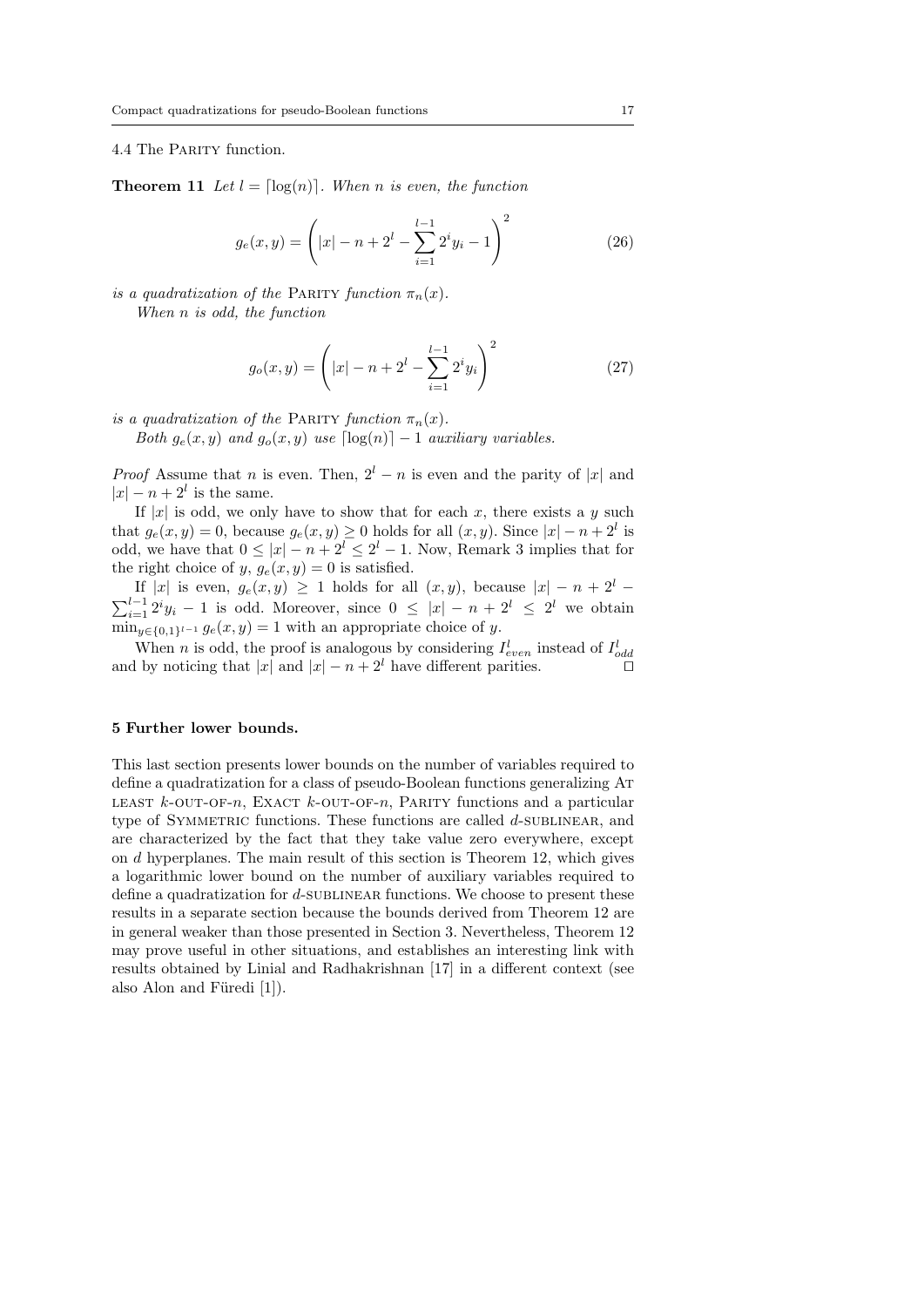**Definition 8** A pseudo-Boolean function  $f : \{0,1\}^n \to \mathbb{R}$  is d-SUBLINEAR, if there exist linear functions  $q_1, \ldots, q_d$  such that  $\prod_{j=1}^d q_j(x) = 0$  whenever  $f(x) \neq 0$ . We say that the linear functions  $q_1, \ldots, q_d$  dominate f.

We say that a pseudo-Boolean function is SUBLINEAR if it is 1-SUBLINEAR.

In other words, f is d-SUBLINEAR if every point  $x^*$  such that  $f(x^*) \neq 0$ belongs to at least one of the hyperplanes  $q_1(x) = 0, \ldots, q_d(x) = 0$ .

For a linear function  $q = a_0 + \sum_{i=1}^n a_i x_i$ , let  $\beta(q)$  denote the number of variables with a non-zero coefficient in  $q$ , that is,

$$
\beta(q) = |\{i \in \{1, \ldots, n\} \text{ such that } a_i \neq 0\}|.
$$

We are going to use the following lemma.

**Lemma 1** (Lemma 2 in [17]) Assume that  $r: \{0, 1\}^n \to \mathbb{R}$  is a SUBLINEAR function dominated by a linear function q, and assume that there exists a point  $x^*$  such that  $r(x^*) \neq 0$ . Then,

$$
\deg(r) \ge \frac{\beta(q)}{2}.
$$

Theorem 12 Assume that f is a d-SUBLINEAR function dominated by linear functions  $q_1, \ldots, q_d$ , and that there exists  $x^* \in \{0,1\}^n$  such that  $f(x^*) > 0$ ,  $q_1(x^*) = 0$  and  $\prod_{j=2}^d q_j(x^*) \neq 0$ . Then, the number m of auxiliary variables in any quadratization of f is such that

$$
2^{m+1}\geq \frac{\beta(q_1)}{2}-d+1.
$$

Proof Let us define

$$
r(x) = \prod_{j=2}^{d} q_j(x) \prod_{y \in \{0,1\}^m} g(x, y),
$$

and note that

$$
\deg(r) \le d - 1 + 2^{m+1}
$$

,

because r is a product of  $d-1$  linear functions and  $2^m$  quadratic functions. Since g is a quadratization of f and  $f(x^*) > 0$ , we have  $g(x^*, y) > 0$  for all

 $y \in \{0,1\}^m$ . By assumption,  $\prod_{j=2}^d q_j(x^*) \neq 0$ , and hence  $r(x^*) \neq 0$ .

Moreover,  $r$  is SUBLINEAR dominated by the function  $q_1$ . Indeed, for points x with  $r(x) \neq 0$ , the definition of r implies that  $q_j(x) \neq 0$  for all  $j = 2, ..., n$ and  $g(x, y) \neq 0$  for all  $y \in \{0, 1\}^m$ , thus  $f(x) \neq 0$ . But f is d-SUBLINEAR, thus  $q_1(x) = 0$ , which implies that  $r(x)$  is SUBLINEAR.

The conditions of Lemma 1 are satisfied, therefore

$$
\deg(r) \ge \frac{\beta(q_1)}{2},
$$

which together with  $\deg(r) \leq d-1+2^{m+1}$  proves the claim.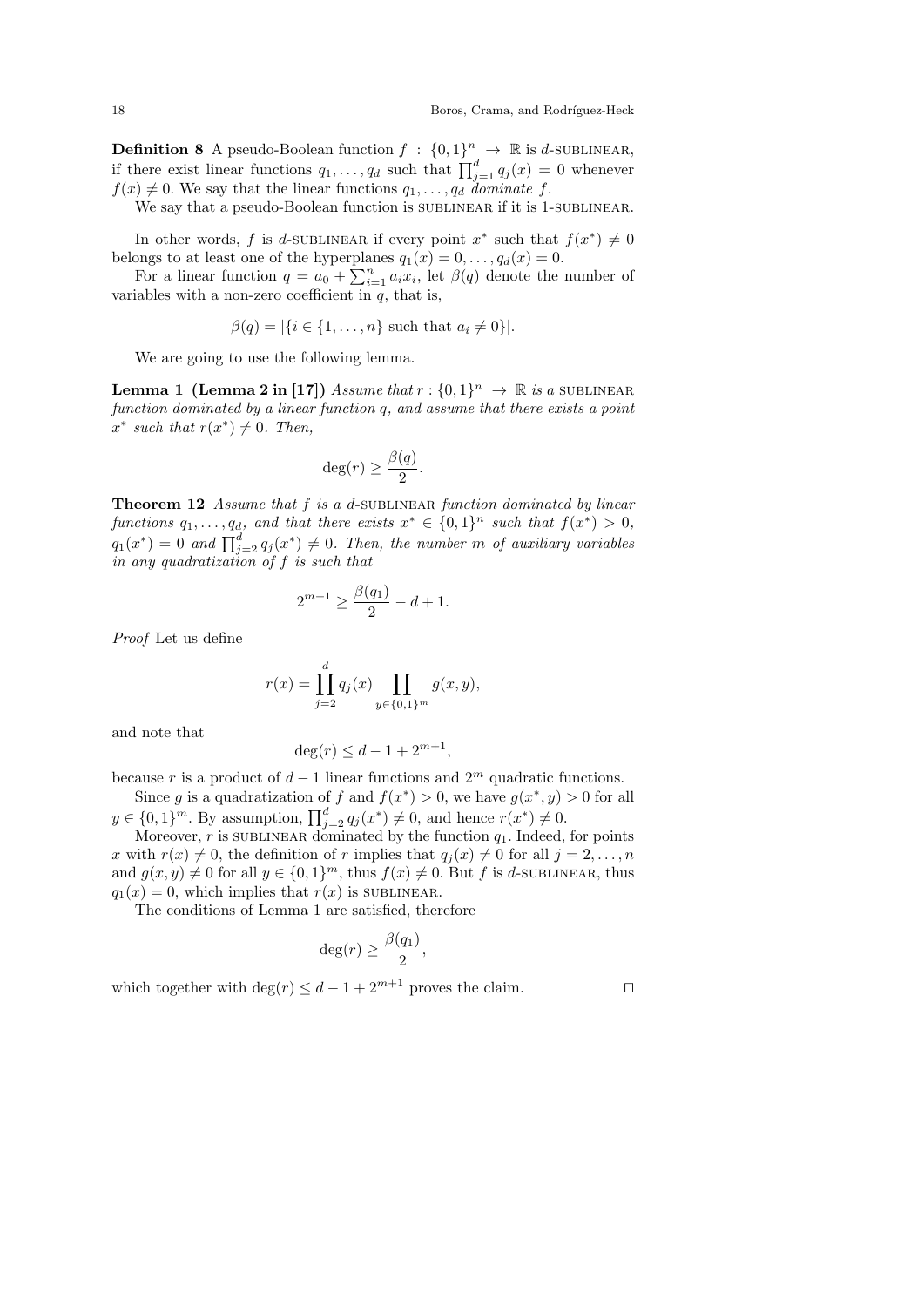The bound of Theorem 12 is of interest when  $d$  is small. In particular, for the special case of EXACT  $k$ -OUT-OF-n functions (including the POSITIVE MONOMIAL), we can take  $d = 1$  and  $q_1(x) = \sum_{i=1}^{n} x_i - k$ . This yields a lower bound  $\log(n) - 2$  that is only slightly weaker than the bound established in Theorem 4. More generally, for arbitrary symmetric functions, we have the following corollary.

**Corollary 5** If  $f$  is a SYMMETRIC function, the value of which is strictly above its minimum value for at most d different Hamming weights  $|x|$ , where  $d \leq \mu n + 1$  and  $0 \leq \mu < \frac{1}{2}$ , then the number m of auxiliary variables in any quadratization of f is such that

$$
m \ge \log(\frac{1}{2} - \mu) + \log(n) - 1.
$$

*Proof* As in the proof of Corollary 4, let  $\alpha$  be the minimum value of f. Then,  $h = f - \alpha$  is strictly positive for d values of |x|, and Theorem 12 applies directly to h with d dominating linear functions of the form  $q_i(x) = \sum_{i=1}^n x_i - k_i$ , for  $i = 1, \ldots, d.$ 

Again, this bound is relatively weak when compared, for instance, to the upper bound in Corollary 4, but it could prove useful in some cases.

#### 6 Conclusions

In this paper we have established new upper and lower bounds on the number of auxiliary variables required to define a quadratization for several classes of specially structured pseudo-Boolean functions defined on  $n$  binary variables. These bounds greatly improve the best bounds previously proposed in the literature. Most remarkably, the best upper bound published so far for the POSITIVE MONOMIAL was linear in  $n$ , whereas our new upper bound is logarithmic. Moreover, for the POSITIVE MONOMIAL and for the PARITY function, we have also established lower bounds that exactly match the upper bounds.

Furthermore, we have provided logarithmic upper and lower bounds for EXACT  $k$ -OUT-OF-n and AT LEAST  $k$ -OUT-OF-n functions. For SYMMETRIC functions we have proved an upper bound of the order of  $O(\sqrt{n})$ , matching the order of magnitude of the best lower bound proposed in the literature.

For the more general class of ZERO UNTIL  $k$  functions, we have established two different types of lower bounds, namely, a logarithmic bound in k which is valid for all functions in this class, and an exponential bound in  $n$ , which is valid for almost all ZERO UNTIL  $k$  functions and which implies that the upper bounds available for general pseudo-Boolean functions are also applicable for this class.

Many additional questions arise from these results. From a theoretical point of view, it would be interesting to explore further generalizations and classes of pseudo-Boolean functions. For EXACT  $k$ -OUT-OF-n and AT LEAST  $k$ -OUT-OFn functions, the lower and upper bounds are of the same order of magnitude,